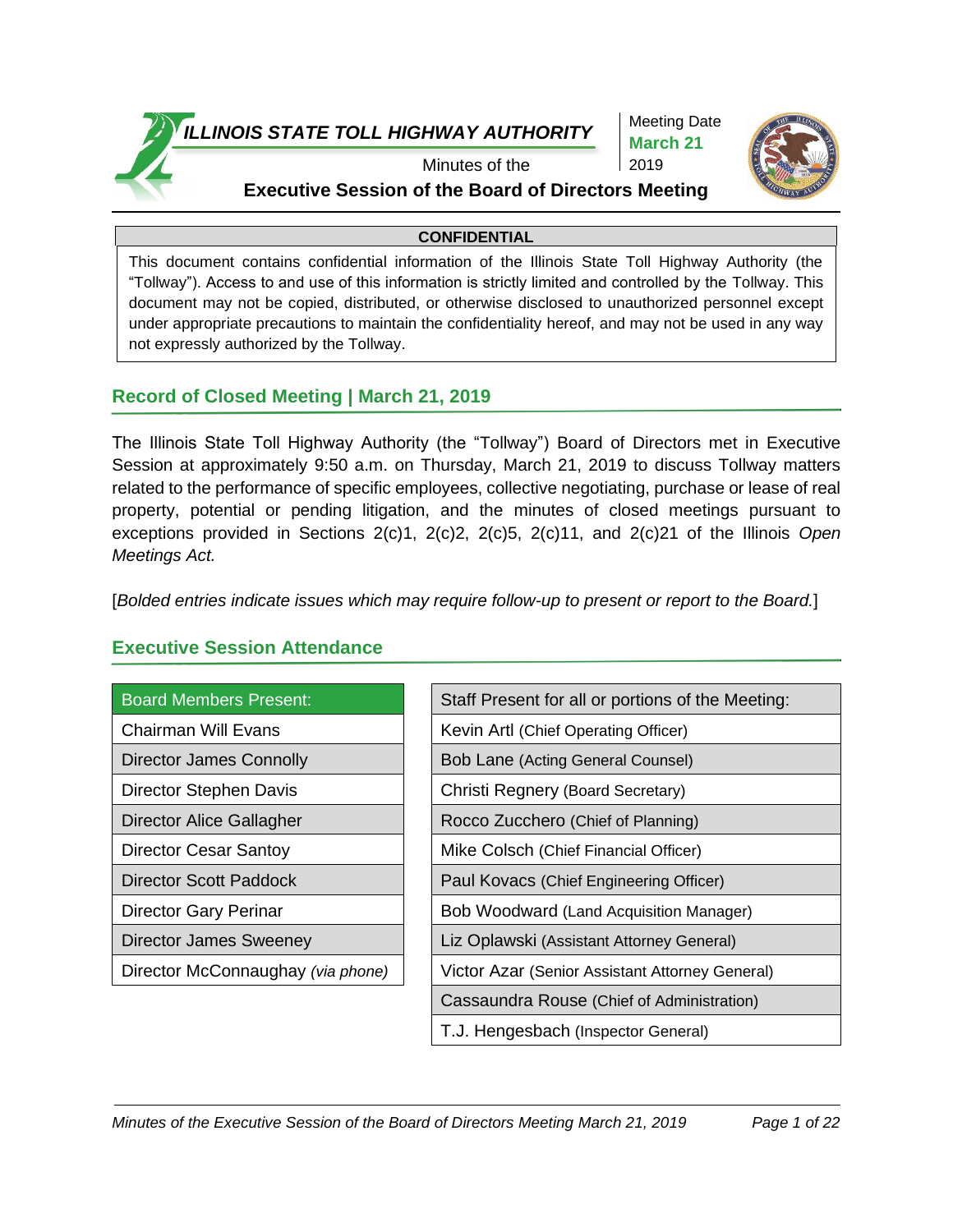

Meeting Date **March 21** 2019



**Executive Session of the Board of Directors Meeting**

# **Directors discussed the minutes of a closed session meeting**

Chairman Evans raised for consideration the Minutes of the Executive Session of the December 20, 2018 Board of Directors meeting. He inquired of the Board if there are any questions, concerns or requests for amendment.

A Director, recognizing that no member of the current Board was present at the meeting subject of these minutes, asked staff to confirm the contents accurately summarize the meeting's activities and include nothing uncommon. The Board Secretary confirmed.

Hearing nothing further, Chairman Evans advised the Board that action on these Minutes will occur upon return to the regular session of the Meeting.

# **Directors discussed land acquisition activities**

*[Discussions related to land acquisition are redacted.]* 

# **Directors discussed potential or pending litigation**

**Final Settlement of Condemnation Litigation – Parcel EO-1B-12-102 (Legal Item 8):** *[Discussions related to litigation and litigation strategy are redacted.]* Staff highlighted that agreement was ultimately reached to fully settle this matter for the sum of \$1,086,000, an amount lower than the sum determined by the court as PJC. Staff advised the Board that the Tollway Legal Department and the Land Acquisition Manager are recommending approval of a final settlement in this amount.*[Discussions related to litigation and litigation strategy are redacted.]* 

**Legal Settlement Des Plaines 7-Eleven Oasis Pavilion (Legal Item 9):** *[Discussions related to litigation and litigation strategy are redacted.]* Staff advised the Board that the Tollway requires the demolition of the Des Plaines Oasis 7-Eleven convenience and fuel stores, and accordingly, the facilities were closed at the end of 2018. Staff stated that as a result of the recent closing, the lessee is entitled to a refund of \$1,705,522.39 for the buildout and \$270,362.62 in R&R funds associated with the Des Plaines Oasis.

A Director inquired if the Tollway owns all of its oases and if all businesses operating at these locations are tenants. Staff confirmed, clarifying that the Des Plaines Oasis 7-Eleven had entered into a 25-year lease with the Tollway, originally due to expire in 2027.

*[Mr. Zucchero, Mr. Woodward and Mr. Kovacs departed the meeting at this time.]*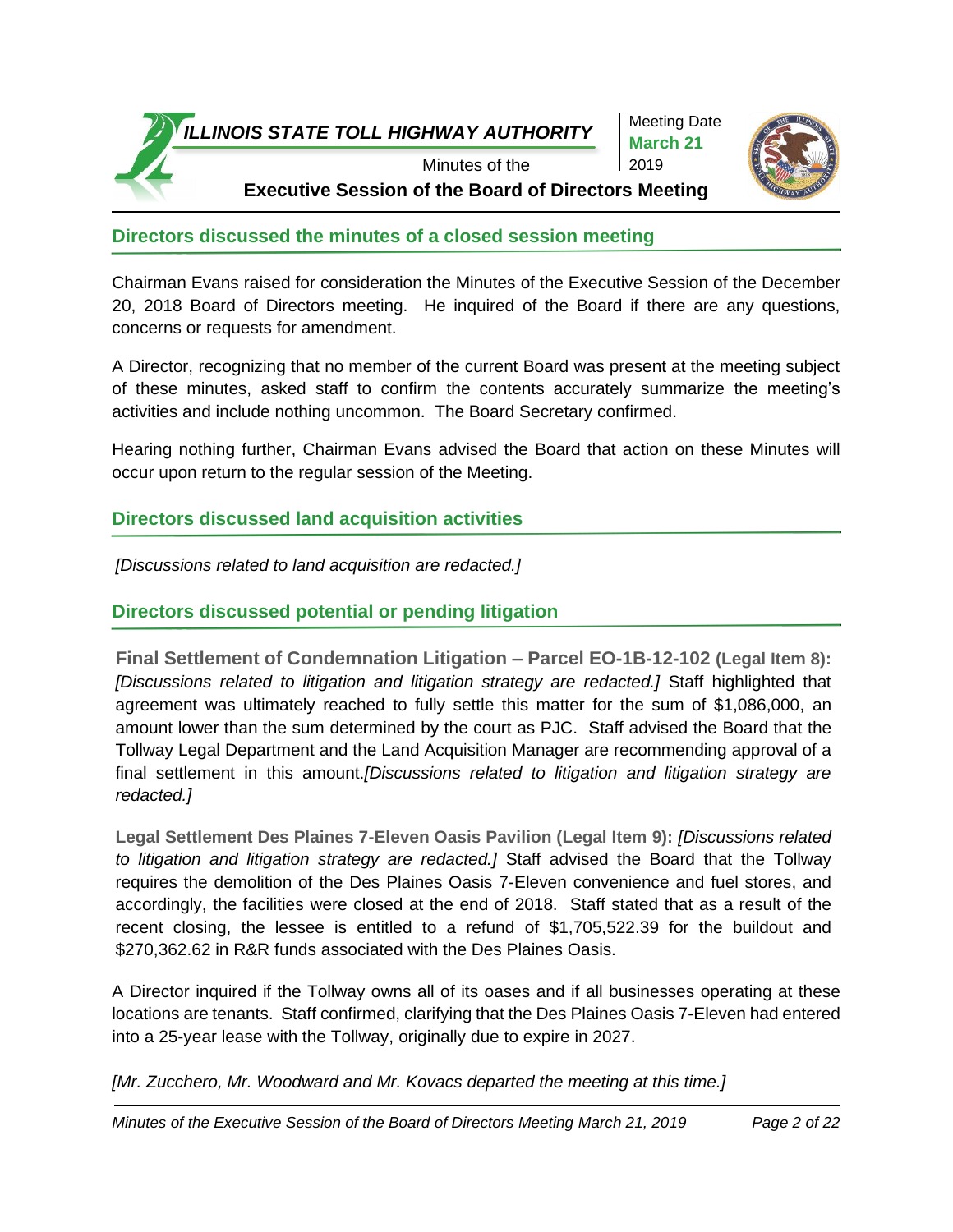

Meeting Date **March 21** 2019



Minutes of the **Executive Session of the Board of Directors Meeting**

# **Directors discussed collective bargaining matters**

*[Discussions related to collective bargaining are redacted.]* 

**AFSCME (Legal Item 10):** Staff briefed the Board on a collective bargaining agreement recently reached with the American Federation of State County Municipal Employees (AFSCME) Local 3883, comprised of approximately 217 mostly professional employees working at Tollway Headquarters. Staff informed Directors that AFSCME membership ratified the agreement on December 18, 2018. Staff then provided a summary of key terms of the agreement that include a five-year contract term (to expire December 31, 2022) with a year-one lump sum adjustment of \$500 with \$500 added to the base wage for 2018. Staff continued that years two and three provide for a 2.5% increase, except for approximately forty-one employees making less than \$15/hour who will have their wages brought up to \$15/hour effective January 1, 2019. Staff added that year-five provides for a 3% increase in wages. Staff noted there is also an increase of 10 cents in longevity pay at 10 years, 20 years, and 25 years of service.

A Director asked why the initiation of negotiations did not occur until some months after the current contract had expired. Staff responded that the agency is obliged to wait for the union to initiate the request to begin negotiations.

A Director asked if the wage increases are retroactive. Staff responded that the 2018 increase consists of a lump sum adjustment and the current year increases are to be retroactive to January 1, 2019.

*[Mr. Azar, Mr. Artl, Ms. Rouse, Mr. Hengesbach, and Mr. Colsch departed the meeting at this time.]*

### **Directors discussed personnel matters**

*[Discussions related to the employment of specific employees are redacted.]*

### **Re-Enter Public Session**

There being no further business requiring Executive Session, Chairman Evans called for a motion to re-enter the public session of the regular Board Meeting. Director Davis made such a motion; seconded by Director Sweeney. Chairman Evans called for a vote. The motion was PASSED unanimously.

The Executive Session concluded at approximately 10:43 a.m.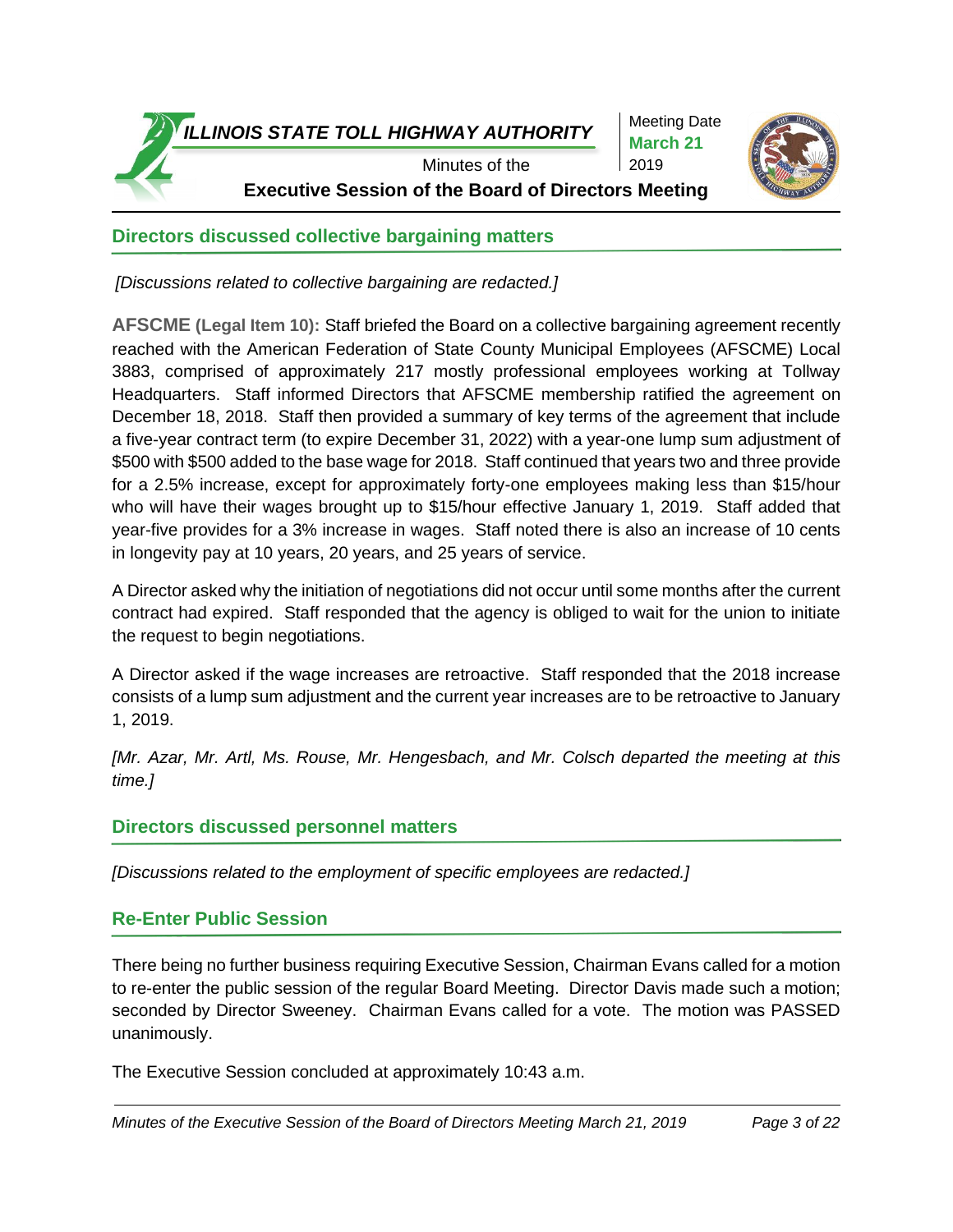

Meeting Date **March 21** 2019



**Executive Session of the Board of Directors Meeting**

Minutes taken by: \_\_\_\_\_\_\_\_\_\_\_\_\_\_\_\_\_\_\_\_\_\_\_\_\_\_\_\_\_\_\_\_\_/s/ on original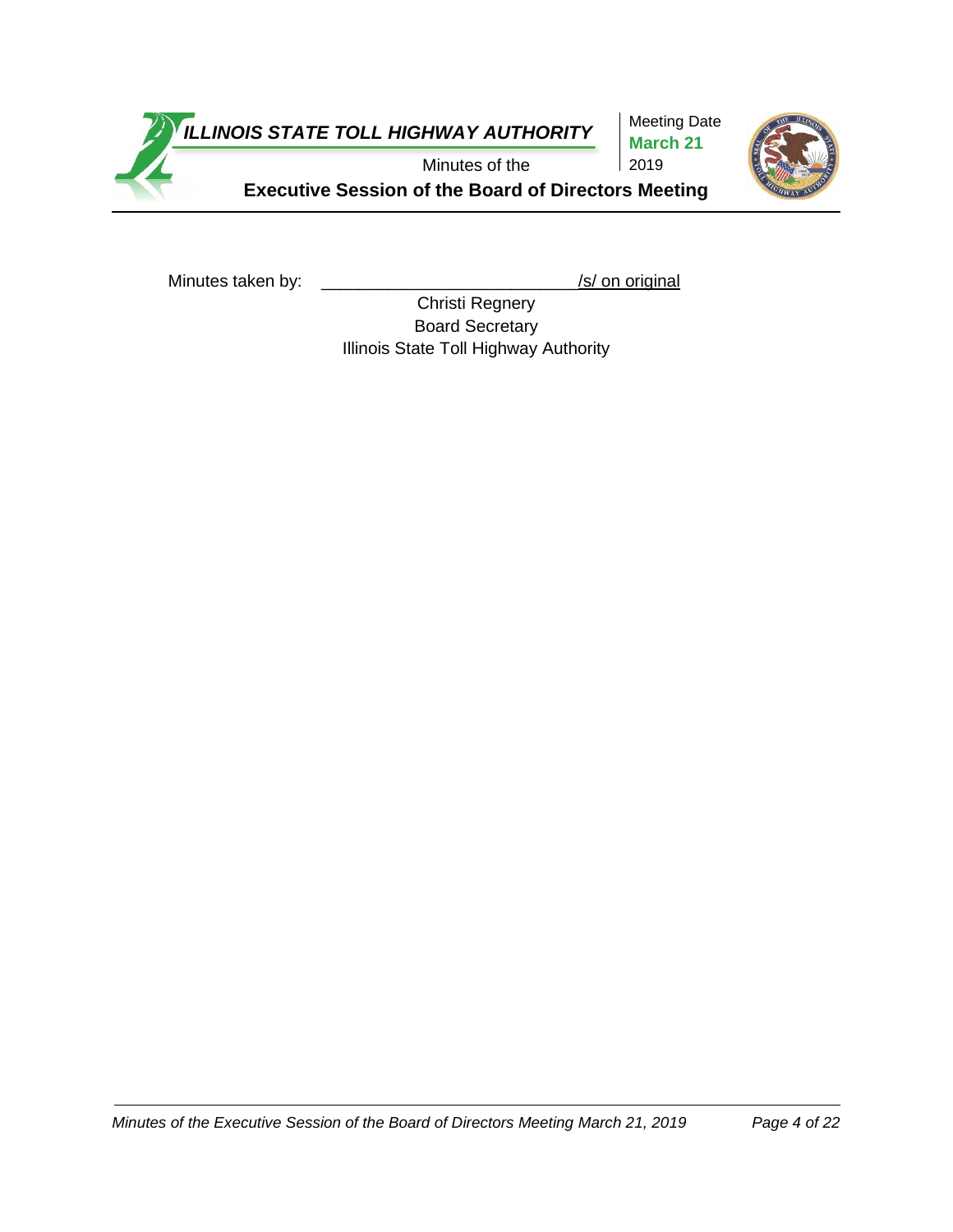

Meeting Date **April 18** 2019



# Minutes of the **Executive Session of the Board of Directors Meeting**

#### **CONFIDENTIAL**

This document contains confidential information of the Illinois State Toll Highway Authority (the "Tollway"). Access to and use of this information is strictly limited and controlled by the Tollway. This document may not be copied, distributed, or otherwise disclosed to unauthorized personnel except under appropriate precautions to maintain the confidentiality hereof, and may not be used in any way not expressly authorized by the Tollway.

# **Record of Closed Meeting | April 18, 2019**

The Illinois State Toll Highway Authority (the "Tollway") Board of Directors met in Executive Session at approximately 10:16 a.m. on Thursday, April 18, 2019 to discuss Tollway matters related to personnel, collective negotiating, purchase or lease of real property, pending or probable litigation and the minutes of closed meetings pursuant to exceptions provided in Sections 2(c)1, 2, 5, 11 and 21 of the *Open Meetings Act*, 5 ICS 120/1 *et seq.*

[*Bolded entries indicate issues which may require follow-up to present or report to the Board.*]

| <b>Board Members Present:</b> | Staff Present for all or portions of the Meeting: |
|-------------------------------|---------------------------------------------------|
| Chairman Will Evans           | Kevin Artl (Chief Operating Officer)              |
| Director Stephen Davis        | Kathleen R. Pasulka-Brown (General Counsel)       |
| Director Alice Gallagher      | Christi Regnery (Board Secretary)                 |
| Director McConnaughay         | Mike Colsch (Chief Financial Officer)             |
| Director Scott Paddock        | Rocco Zucchero (Chief Planning Officer)           |
| Director Gary Perinar         | Paul Kovacs (Chief Engineering Officer)           |
| Director Cesar Santoy         | Victor Azar (Senior Assistant Attorney General)   |
|                               | Cassaundra Rouse (Chief of Administration)        |
|                               | T.J. Hengesbach (Inspector General)               |
|                               | Caitlin Papadopolous (Asst. Attorney General)     |

# **Executive Session Attendance**

# **Directors discussed the minutes of a closed session meeting**

Chairman Evans raised for consideration the Minutes of the Executive Session of the March 21, 2019 Board of Directors meeting. He inquired of the Board if there are any questions, concerns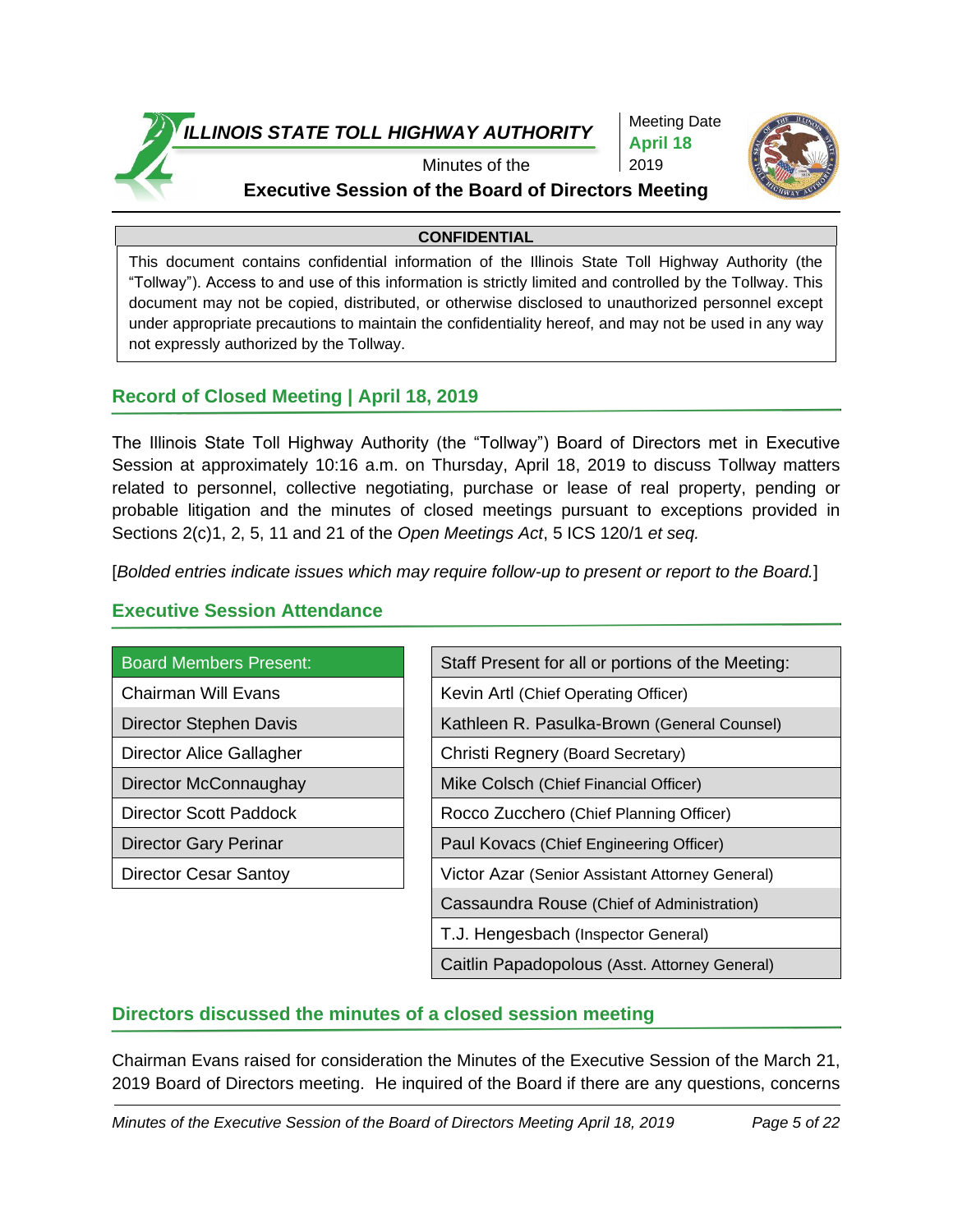



or requests for amendment. Director Santoy asked that the minutes be amended to correctly reflect his attendance at the meeting.

Hearing nothing further, Chairman Evans stated that the minutes will be amended as requested and advised the Board that action on these Minutes will occur upon return to the regular session of the Meeting.

# **Directors discussed pending or probable litigation**

**Real Estate Settlement (Legal Item 6):** *[Discussions related to litigation and litigation strategy are redacted.]* Land Acquisition Manager recommended approval of a final settlement in the amount of \$3.55 million.

# **Directors discussed a workers' compensation settlement**

**Worker's Compensation Settlement (Legal Item 5):** General Counsel provided a summary of the workers' compensation matter involving Kenneth Nudo, who filed two claims for lower back injuries he sustained while performing his duties as an equipment operator/laborer. General Counsel reported that the parties agreed to settle all claims for \$150,000.00 - representing a 43% loss of the use of the person as a whole. She advised the Board that both the Legal Department and outside counsel recommended approval of the proposed global settlement, which would close the claims and eliminate any risk of future related medical treatment costs.

A Director asked whether the Petitioner has returned to work and to his previous position at the agency. Staff responded affirmatively.

Directors and staff briefly discussed Tollway practice concerning the publication of claimant's names or settlement amounts in workers' compensation matters.

*[Mr. Zucchero, Mr. Woodward and Mr. Kovacs departed the meeting at this time.]*

# **Directors discussed collective bargaining matters**

**TEAMSTERS (Legal Item 7):** General Counsel briefed the Board on a collective bargaining agreement ("CBA") recently reached with Teamsters Local 700, comprised of approximately 437 employees, primarily equipment operator/laborers ("EOLs") and roadway maintenance workers. She then provided a summary of key terms of the agreement including the five-year contract term (March 1, 2018 through February 28, 2023) with a year-one lump sum adjustment of \$750. She continued that contract language was amended to approve a \$2.50/hour increase in year two,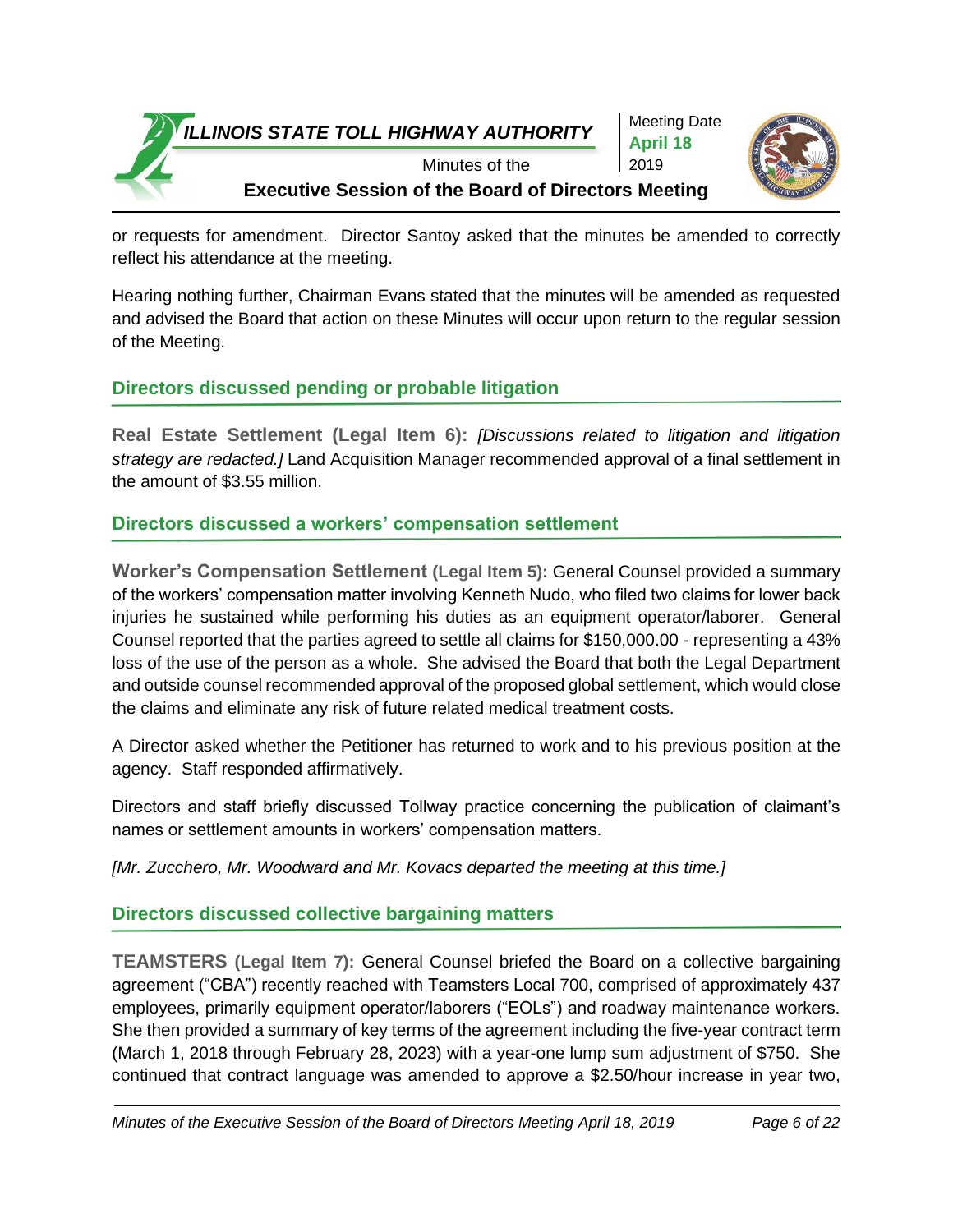

Meeting Date **April 18** 2019



Minutes of the **Executive Session of the Board of Directors Meeting**

2.25% increase in year three, 2.5% increase in year four and 2.75% increase in year five. She added that a significant aspect of the agreement includes migration of members from the Teamsters Benefit Fund to the Tollway's group health and insurance plan. *[Discussions related to collective bargaining are redacted.]* 

*[Mr. Azar, Ms. Papadopolous, Mr. Artl, Ms. Rouse, Mr. Hengesbach, and Mr. Colsch departed the meeting at this time.]*

# **Directors discussed personnel matters**

Directors then discussed the qualifications, skills and experience of José R. Alvarez, a candidate proposed and recommended by the Chairman and the Governor's Office to serve in the position of Executive Director of the Tollway. Upon conclusion of the discussion, the Board expressed consensus in support of hiring Mr. Alvarez as the new Executive Director and authorizing the Chairman to finalize other employment details. Chairman Evans noted that a start date for Mr. Alvarez had not yet been established.

# **Re-Enter Public Session**

There being no further business requiring Executive Session, Chairman Evans called for a motion to re-enter the public session of the regular Board Meeting. Director Davis made such a motion; seconded by Director Perinar. Chairman Evans called for a vote. The motion was PASSED unanimously.

The Executive Session concluded at approximately 11:07 a.m.

Minutes taken by:  $\frac{1}{s}$  /s/ on original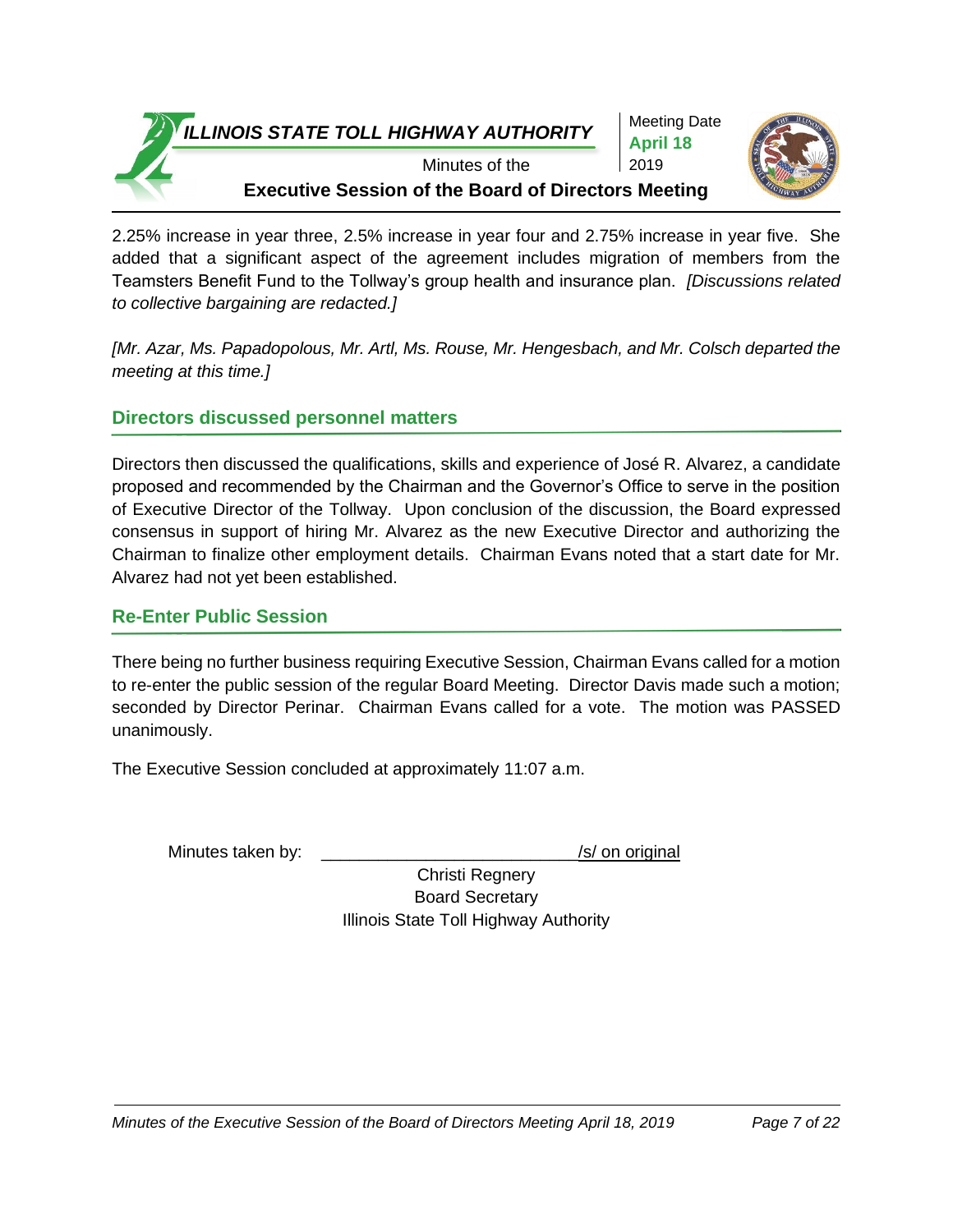

Meeting Date **May 16** 2019



## Minutes of the **Executive Session of the Board of Directors Meeting**

#### **CONFIDENTIAL**

This document contains confidential information of the Illinois State Toll Highway Authority (the "Tollway"). Access to and use of this information is strictly limited and controlled by the Tollway. This document may not be copied, distributed, or otherwise disclosed to unauthorized personnel except under appropriate precautions to maintain the confidentiality hereof, and may not be used in any way not expressly authorized by the Tollway.

# **Record of Closed Meeting | May 16, 2019**

The Illinois State Toll Highway Authority ("Tollway") Board of Directors met in Executive Session at approximately 10:32 a.m. on Thursday, May 16, 2019 to discuss Tollway matters related to purchase or lease of real property, pending or probable litigation and the minutes of closed meetings pursuant to exceptions provided in Sections 2(c)5, 11 and 21 of the Open Meetings Act, 5 ICS 120/1, *et seq.*

[*Bolded entries indicate issues which may require follow-up to present or report to the Board.*]

| <b>Board Members Present:</b> | Staff Present for all or portions of the Meeting: |
|-------------------------------|---------------------------------------------------|
| Chairman Will Evans           | José Alvarez (Executive Director)                 |
| Director Jim Connolly         | Kevin Artl (Chief Operating Officer)              |
| <b>Director Steve Davis</b>   | Kathleen R. Pasulka-Brown (General Counsel)       |
| Director Alice Gallagher      | Christi Regnery (Board Secretary)                 |
| Director McConnaughay         | Rocco Zucchero (Chief Planning Officer)           |
| <b>Director Gary Perinar</b>  | Paul Kovacs (Chief Engineering Officer)           |
| <b>Director Cesar Santoy</b>  | Mike Woodward (Land Acquisition Manager)          |
| Director Jim Sweeney          | T.J. Hengesbach (Inspector General)               |

# **Executive Session Attendance**

# **Directors discussed the minutes of a closed session meeting**

Chairman Evans raised for consideration the Minutes of the Executive Session of the April 18, 2019 Board of Directors meeting. He inquired of the Board if there are any questions, concerns or requests for amendment. Hearing nothing, Chairman Evans advised the Board that action on these Minutes will occur upon return to the regular session of the Meeting.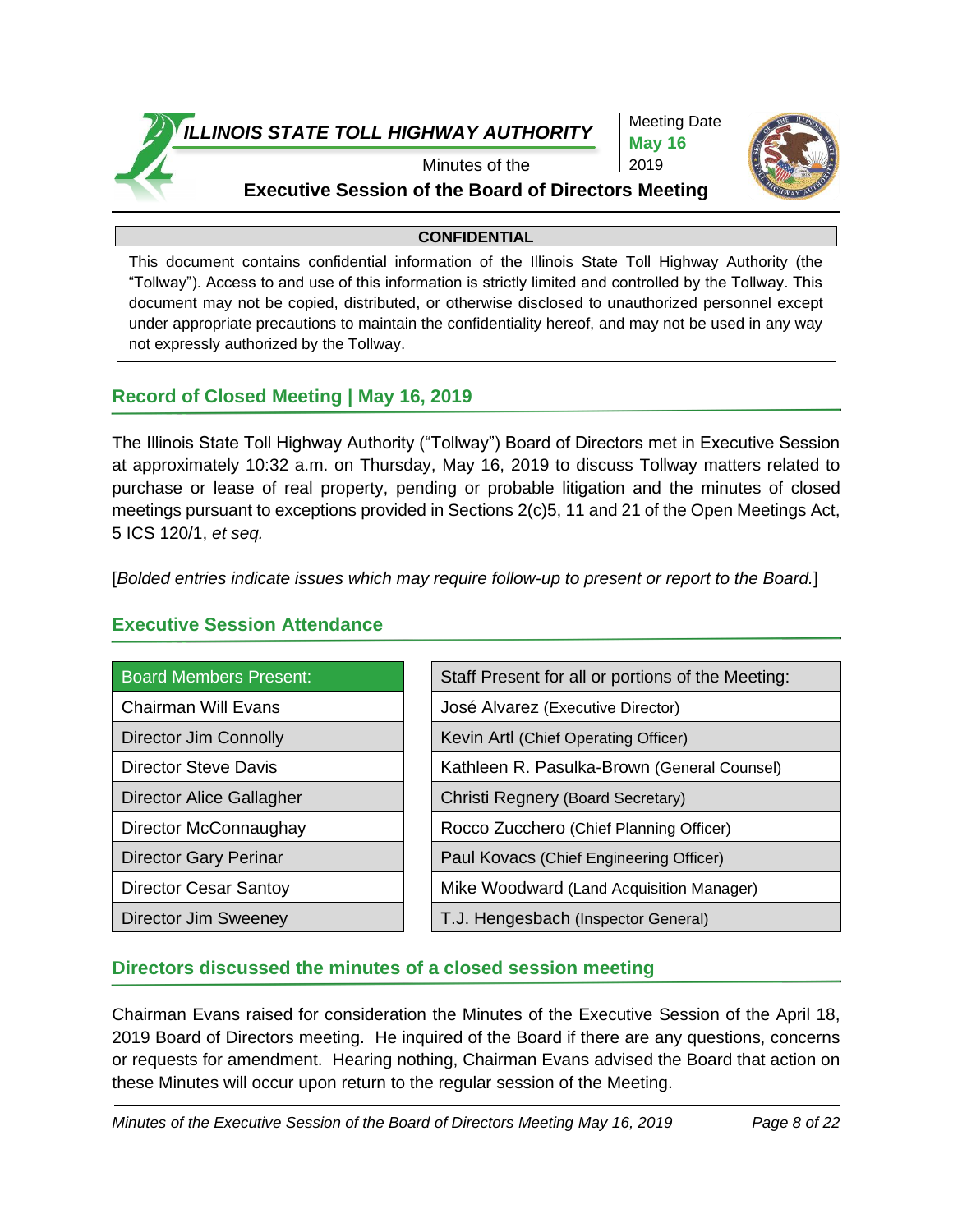

Meeting Date **May 16** 2019



**Executive Session of the Board of Directors Meeting**

**Directors discussed land acquisition activities**

*[Discussions related to land acquisition are redacted.]*

*[Mr. Zucchero, Mr. Woodward and Mr. Kovacs departed the meeting at this time.]*

**Directors discussed pending or probable litigation**

**Personal Injury and Property Damage Litigation Settlement (Legal Item 7):** General Counsel briefed the Board on a lawsuit filed in Lake County by Serena Ali against the Tollway and its employee Petar Trbovic, a snow plow driver, arising from an automobile accident that occurred in January 2017. She reported that a settlement has been negotiated by the Tollway's outside defense counsel in the amount of \$1,750,000. *[Discussions related to litigation and litigation strategy are redacted.]*

The Board and staff briefly discussed the nature of the Plaintiff's injuries and circumstances of the accident.

# **Re-Enter Public Session**

There being no further business requiring Executive Session, Chairman Evans entertained a motion to re-enter the public session of the regular Board Meeting. Director Davis made such a motion, seconded by Director Perinar. The motion was PASSED unanimously.

The Executive Session concluded at approximately 10:37 a.m.

Minutes taken by:  $\frac{1}{s}$  /s/ on original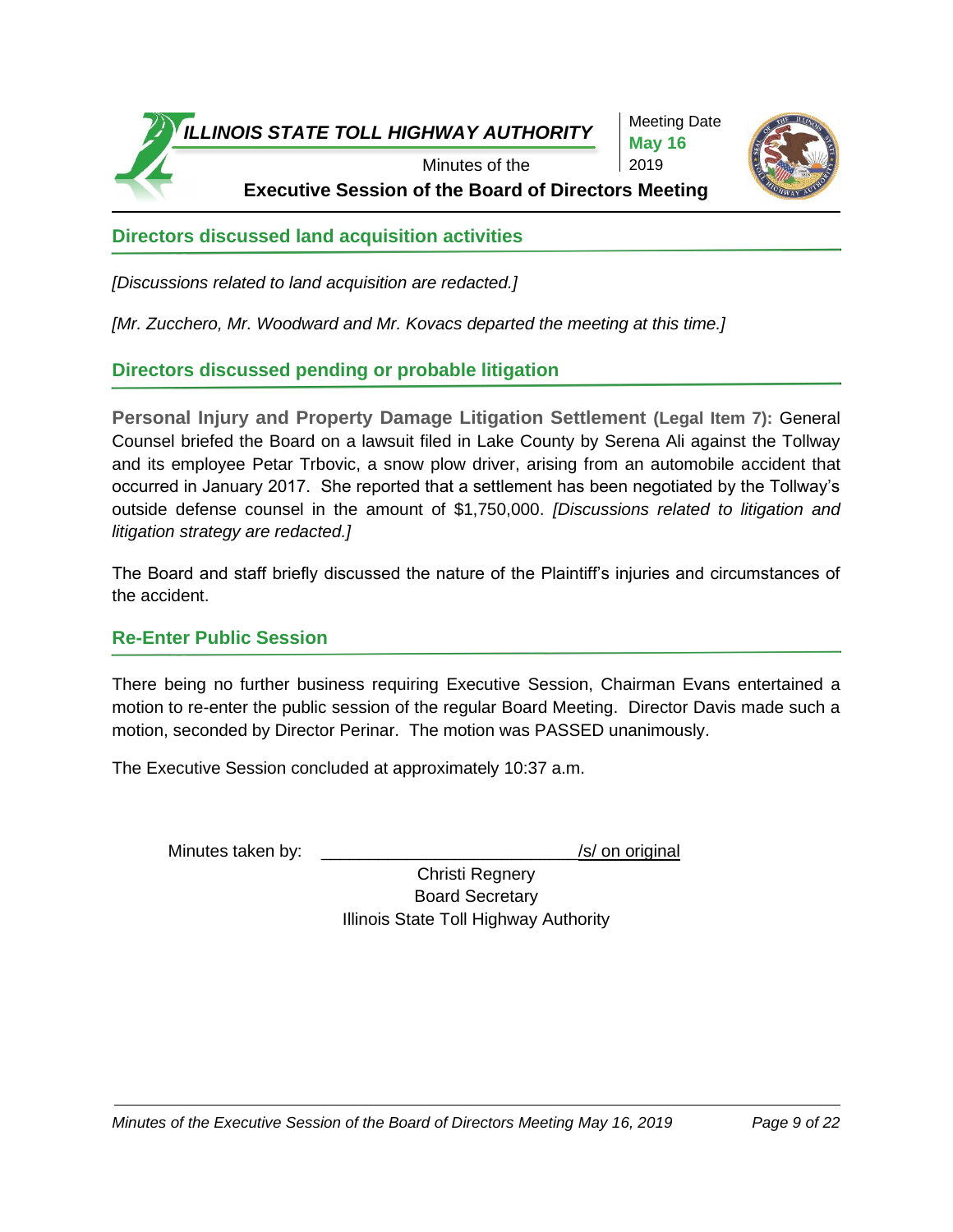

Meeting Date **June 20** 2019



### Minutes of the **Executive Session of the Board of Directors Meeting**

#### **CONFIDENTIAL**

This document contains confidential information of The Illinois State Toll Highway Authority ("Tollway"). Access to and use of this information is strictly limited and controlled by the Tollway. This document may not be copied, distributed or otherwise disclosed to unauthorized personnel, except under appropriate precautions to maintain its confidentiality, and may not be used in any way not expressly authorized by the Tollway.

## **Record of Closed Meeting | June 20, 2019**

Pursuant to exceptions provided in Sections 2(c)5, 11 and 21 of the Open Meetings Act (5 ILCS 120/2(c)5, 11 and 21), on Thursday, June 20, 2019 at approximately 10:50 a.m., the Tollway Board of Directors met in Executive Session to discuss Tollway matters related to the purchase or lease of real property, pending or probable litigation and the minutes of closed meetings.

[*Bolded entries indicate issues which may require follow-up to present or report to the Board.*]

# **Executive Session Attendance**

| <b>Board Members Present:</b> | Staff Present for all or portions of |
|-------------------------------|--------------------------------------|
| <b>Chairman Will Evans</b>    | José Alvarez (Executive Director)    |
| Director Jim Connolly         | Kevin Artl (Chief Operating Officer) |
| <b>Director Steve Davis</b>   | Kathleen R. Pasulka-Brown (Gen       |
| Director Alice Gallagher      | Christi Regnery (Board Secretary)    |
| Director McConnaughay         | Rocco Zucchero (Chief Planning C     |
| <b>Director Scott Paddock</b> | Paul Kovacs (Chief Engineering Of    |
| <b>Director Gary Perinar</b>  | Mike Woodward (Land Acquisition      |
| <b>Director Cesar Santoy</b>  |                                      |
| Director Jim Sweeney          |                                      |

| <b>Board Members Present:</b> | Staff Present for all or portions of the Meeting: |
|-------------------------------|---------------------------------------------------|
| Chairman Will Evans           | José Alvarez (Executive Director)                 |
| <b>Director Jim Connolly</b>  | Kevin Artl (Chief Operating Officer)              |
| <b>Director Steve Davis</b>   | Kathleen R. Pasulka-Brown (General Counsel)       |
| Director Alice Gallagher      | Christi Regnery (Board Secretary)                 |
| Director McConnaughay         | Rocco Zucchero (Chief Planning Officer)           |
| <b>Director Scott Paddock</b> | Paul Kovacs (Chief Engineering Officer)           |
| Director Gary Perinar         | Mike Woodward (Land Acquisition Manager)          |
|                               |                                                   |

# **Directors discussed the minutes of a closed session meeting**

Chairman Evans raised for consideration the Minutes of the Executive Session of the May 16, 2019 Board of Directors meeting. He inquired of the Board if there are any questions, concerns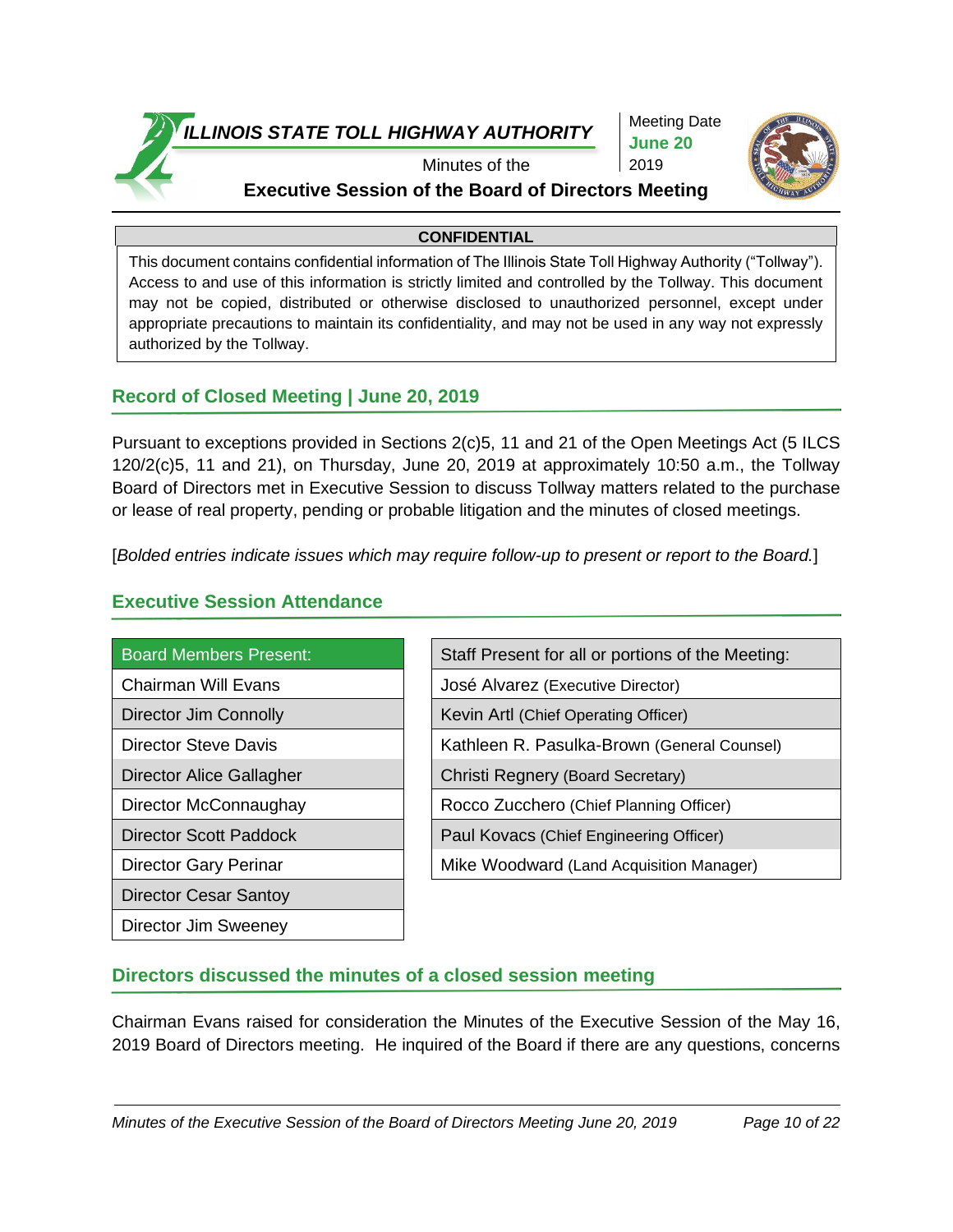

Meeting Date **June 20** 2019



Minutes of the **Executive Session of the Board of Directors Meeting**

or requests for amendment. Hearing nothing, Chairman Evans advised the Board that action on these Minutes will occur upon return to the regular session of the Meeting.

[*Secretary's note: Due to a technical issue at this time, the remaining approximately 10 minutes of the Executive Session were not recorded. Minutes were taken throughout by the Board Secretary. During such time, no action was taken by the Board with exception of a motion to reenter the public meeting as noted below*.]

# **Directors discussed land acquisition activities**

**Real Estate Settlement - Parcel No. TW-5-16-134 (Legal Item 3):** *[Discussions related to litigation and litigation strategy are redacted.]* Land Acquisition Manager recommend approval of a final settlement in the amount of \$2.5 million.

*[Discussions related to litigation and litigation strategy are redacted.]*

# **Directors discussed pending or probable litigation**

**Final Settlement of Condemnation Litigation – Schiller Lodges, LLC (Legal Item 4):** *[Discussions related to litigation and litigation strategy are redacted.]* the parties entered into an agreed order setting preliminary just compensation ("PJC") at \$600,000.00. Staff reported that construction at the site is completed and in compliance with the agreed order. *[Discussions related to litigation and litigation strategy are redacted.]* 

# **Re-Enter Public Session**

There being no further Executive Session business, Chairman Evans entertained a motion to reenter the public session of the regular Board Meeting. Director McConnaughay made such a motion, seconded by Director Perinar. The motion was PASSED unanimously.

The Executive Session concluded at approximately 10:58 a.m.

Minutes taken by: \_\_\_\_\_\_\_\_\_\_\_\_\_\_\_\_\_\_\_\_\_\_\_\_\_\_\_/s/ on original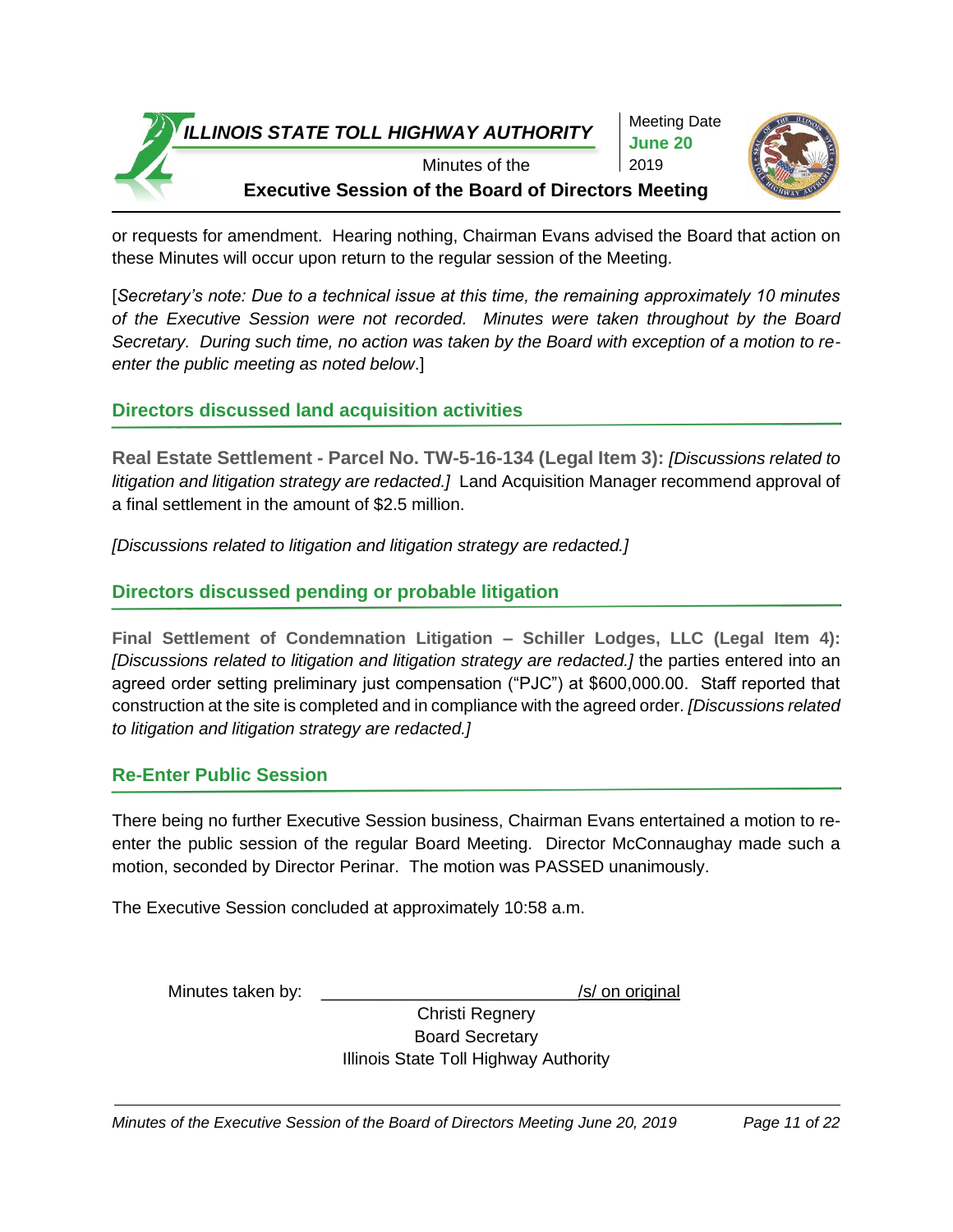

Meeting Date **July 18** 2019



# Minutes of the **Executive Session of the Board of Directors Meeting**

#### **CONFIDENTIAL**

This document contains confidential information of The Illinois State Toll Highway Authority ("Tollway"). Access to and use of this information is strictly limited and controlled by the Tollway. This document may not be copied, distributed or otherwise disclosed to unauthorized personnel, except under appropriate precautions to maintain its confidentiality, and may not be used in any way not expressly authorized by the Tollway.

## **Record of Closed Meeting | July 18, 2019**

Pursuant to exceptions provided in Sections 2(c)2, 5 and 21 of the Open Meetings Act (5 ILCS 120/2(c)2, 5 and 21), on Thursday, July 18, 2019 at approximately 10:34 a.m., the Tollway Board of Directors met in Executive Session to discuss Tollway matters related to collective negotiations, the purchase or lease of real property and the minutes of closed meetings.

[*Bolded entries indicate issues which may require follow-up to present or report to the Board.*]

## **Executive Session Attendance**

| <b>Board Members Present:</b> | Staff Present for all or portions of the M |
|-------------------------------|--------------------------------------------|
| <b>Chairman Will Evans</b>    | José Alvarez (Executive Director)          |
| Director Jim Connolly         | Kevin Artl (Chief Operating Officer)       |
| <b>Director Steve Davis</b>   | Kathleen R. Pasulka-Brown (General C       |
| Director Alice Gallagher      | Christi Regnery (Board Secretary)          |
| Director McConnaughay         | Rocco Zucchero (Chief Planning Officer)    |
| Director Scott Paddock        | Paul Kovacs (Chief Engineering Officer)    |
| <b>Director Gary Perinar</b>  | Mike Woodward (Land Acquisition Mana       |
| <b>Director Cesar Santoy</b>  | T.J. Hengesbach (Inspector General)        |
| Director Jim Sweeney          | Cassaundra Rouse (Chief of Administrat     |
|                               |                                            |

| <b>Board Members Present:</b> | Staff Present for all or portions of the Meeting: |
|-------------------------------|---------------------------------------------------|
| Chairman Will Evans           | José Alvarez (Executive Director)                 |
| <b>Director Jim Connolly</b>  | Kevin Artl (Chief Operating Officer)              |
| Director Steve Davis          | Kathleen R. Pasulka-Brown (General Counsel)       |
| Director Alice Gallagher      | Christi Regnery (Board Secretary)                 |
| Director McConnaughay         | Rocco Zucchero (Chief Planning Officer)           |
| <b>Director Scott Paddock</b> | Paul Kovacs (Chief Engineering Officer)           |
| Director Gary Perinar         | Mike Woodward (Land Acquisition Manager)          |
| <b>Director Cesar Santoy</b>  | T.J. Hengesbach (Inspector General)               |
| Director Jim Sweeney          | Cassaundra Rouse (Chief of Administration)        |
|                               | Pat Taylor (Chief of Operations)                  |
|                               | Mike Colsch (Chief of Finance)                    |

# **Directors discussed the minutes of a closed session meeting**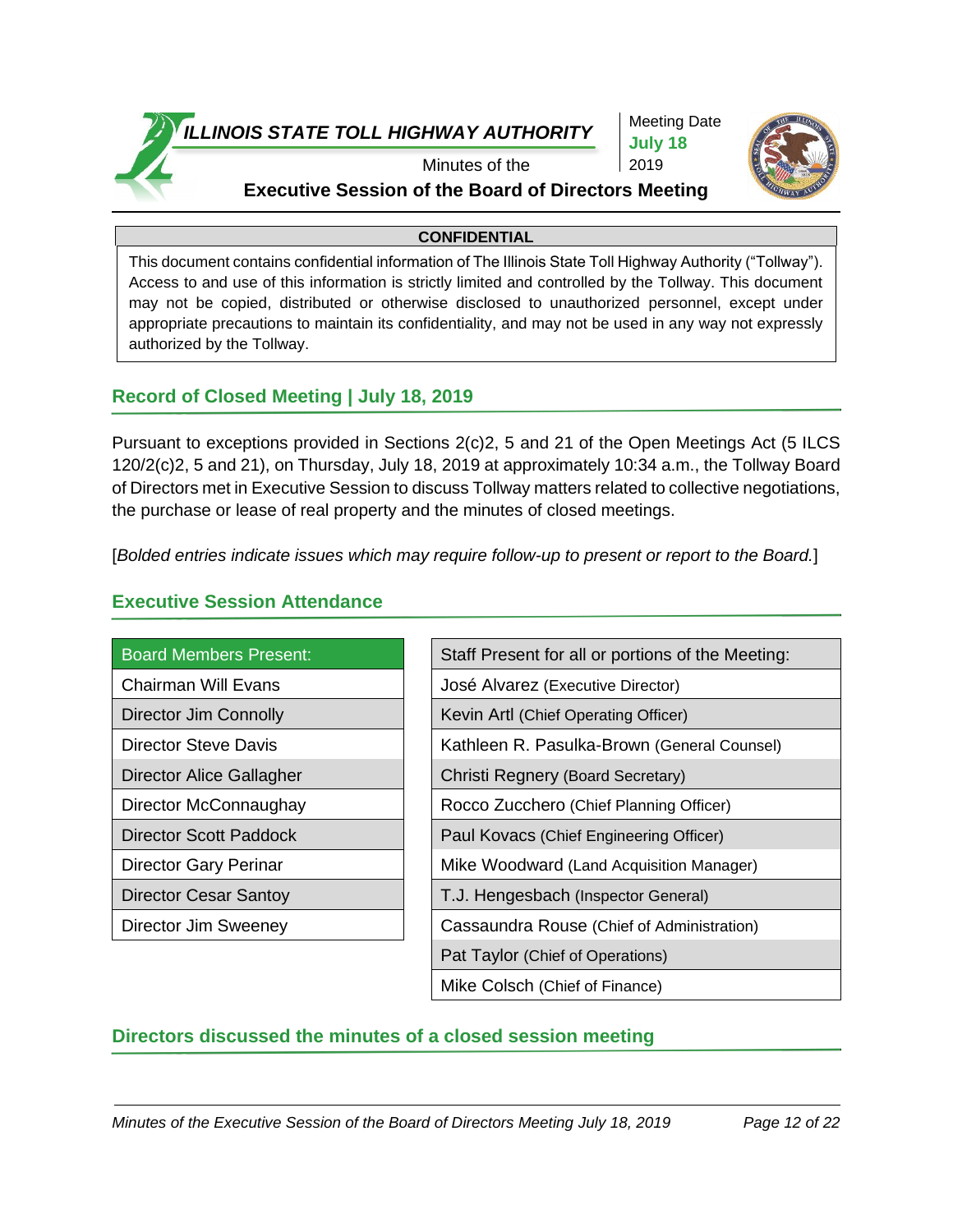Meeting Date **July 18** 2019



Minutes of the **Executive Session of the Board of Directors Meeting**

Chairman Evans raised for consideration the Minutes of the Executive Session of the June 20, 2019 Board of Directors meeting. He inquired of the Board if there are any questions, concerns or requests for amendment. Hearing nothing, Chairman Evans advised the Board that action on these Minutes will occur upon return to the regular session of the Meeting.

**Directors discussed land acquisition activities**

*[Discussions related to land acquisition are redacted.]*

[*Mr. Zucchero, Mr. Woodward, Mr. Kovacs and Mr. Hengesbach departed the meeting at this time.*]

[Ms. Taylor, Ms. Rouse and Mr. Colsch entered the meeting at this time.]

**Directors discussed collective bargaining matters**

*[Discussions related to collective bargaining are redacted.]*

# **Re-Enter Public Session**

There being no further Executive Session business, Chairman Evans entertained a motion to reenter the public session of the regular Board Meeting. Director Davis made such a motion, seconded by Director Sweeney. The motion was PASSED unanimously.

The Executive Session concluded at approximately 10:51 a.m.

Minutes taken by: \_\_\_\_\_\_\_\_\_\_\_\_\_\_\_\_\_\_\_\_\_\_\_\_\_\_\_/s/ on original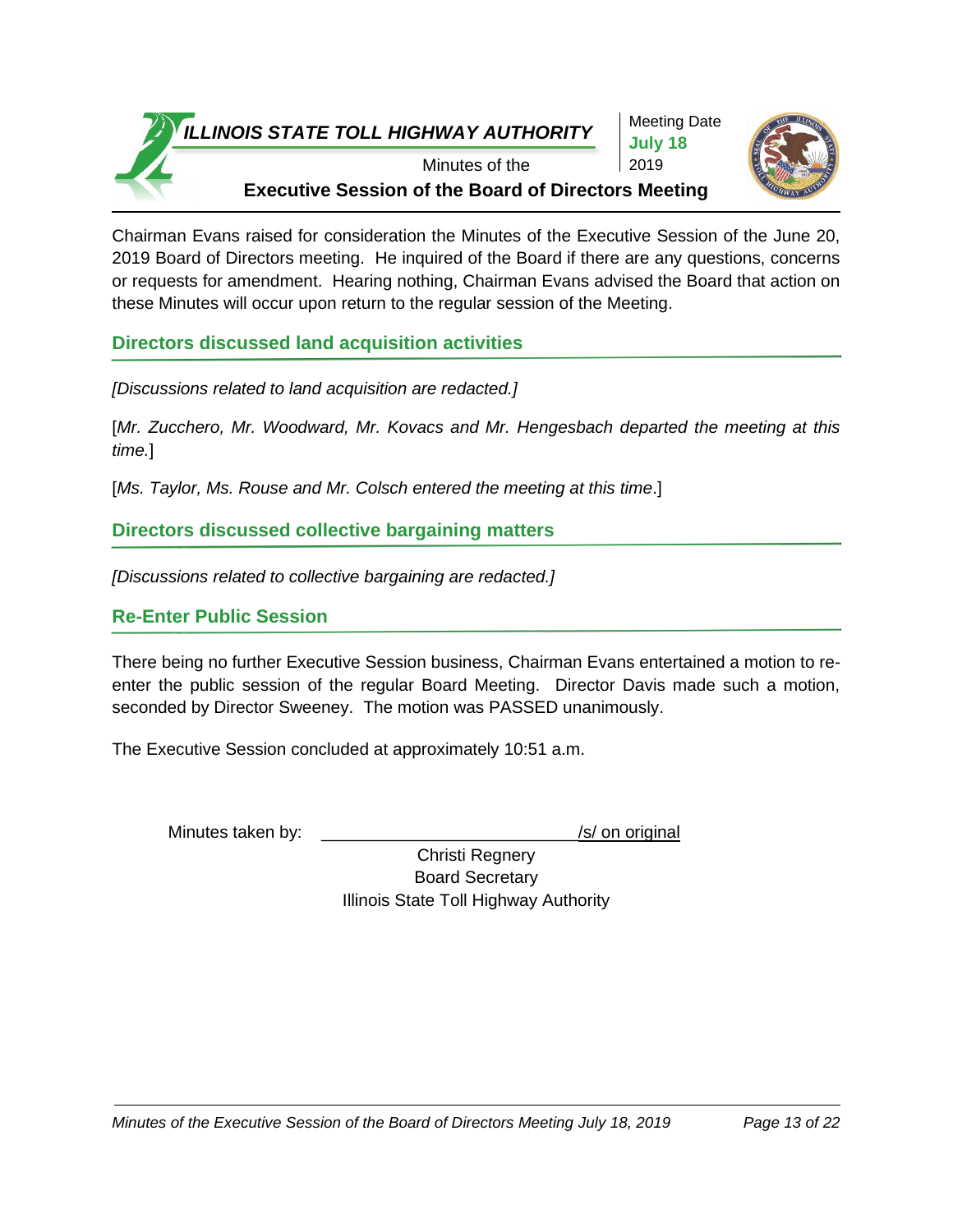

Meeting Date **August 15** 2019



# Minutes of the **Executive Session of the Board of Directors Meeting**

#### **CONFIDENTIAL**

This document contains confidential information of The Illinois State Toll Highway Authority ("Tollway"). Access to and use of this information is strictly limited and controlled by the Tollway. This document may not be copied, distributed or otherwise disclosed to unauthorized personnel, except under appropriate precautions to maintain its confidentiality, and may not be used in any way not expressly authorized by the Tollway.

## **Record of Closed Meeting | August 15, 2019**

Pursuant to exceptions provided in Sections 2(c)1, 5, 11, 21 and 29 of the Open Meetings Act (5 ILCS 120/2(c)1, 5, 11, 21, 29), on Thursday, August 15, 2019 at approximately 11:17 a.m., the Tollway Board of Directors met in Executive Session to discuss Tollway matters related to personnel, the purchase or lease of real property, pending or probably litigation, the minutes of closed meetings, and meetings between internal or external auditors and governmental audit committee.

[*Bolded entries indicate issues which may require follow-up to present or report to the Board.*]

| <b>Board Members Present:</b> | Staff Present for all or portions of the Meeting: |
|-------------------------------|---------------------------------------------------|
| <b>Chairman Will Evans</b>    | José Alvarez (Executive Director)                 |
| Director Jim Connolly         | Kevin Artl (Executive Staff)                      |
| <b>Director Steve Davis</b>   | Kathleen R. Pasulka-Brown (General Counsel)       |
| Director Alice Gallagher      | Christi Regnery (Board Secretary)                 |
| <b>Director Scott Paddock</b> | Derek Messier (Chief Operating Officer)           |
| Director Gary Perinar         | Shaun Farmer (Chief Internal Auditor)             |
| Director Cesar Santoy         | Rocco Zucchero (Chief Planning Officer)           |
| Director Jim Sweeney          | Paul Kovacs (Chief Engineering Officer)           |
|                               | T.J. Hengesbach (Inspector General)               |
|                               | Mike Colsch (Chief Financial Officer)             |

# **Executive Session Attendance**

# **Directors discussed the minutes of a closed session meeting**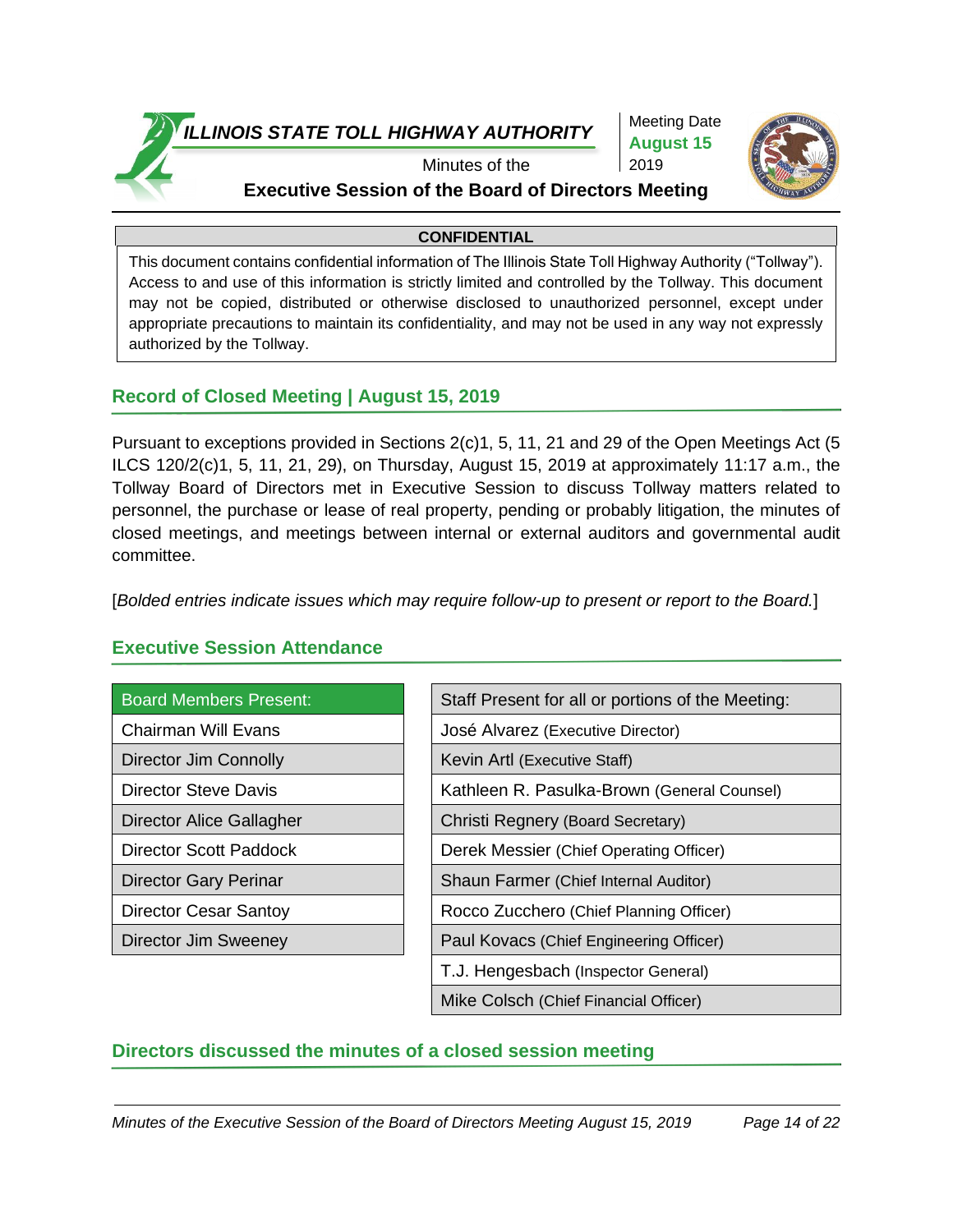Meeting Date **August 15** 2019



Minutes of the **Executive Session of the Board of Directors Meeting**

Chairman Evans raised for consideration the Minutes of the Executive Session of the July 18, 2019 Board of Directors meeting. He inquired of the Board if there are any questions, concerns or requests for amendment. Hearing nothing, Chairman Evans advised the Board that action on these Minutes will occur upon return to the public session of the meeting.

Chairman Evans noted that during earlier Board action on the Minutes of the public session of the July 18, 2019 Board of Directors meeting, the meeting date was incorrectly listed as July 15, 2019. He advised the Board that upon return to the public session, he would entertain a motion to amend the motion previously adopted to correct the record to reflect the correct date, July 18, 2019.

# **Directors discussed Audit activities**

Chairman Evans inquired of the Board if there are questions related to the Financial Audit and Compliance Examination for the year ended December 31, 2018 performed by CliftonLarsonAllen LLP as Special Assistant Auditors for the Auditor General, State of Illinois.

A Director asked how the external auditor is selected. Staff explained that the Auditor General is required by the Illinois State Auditing Act to conduct a financial audit and/or compliance examination of every State agency and issues requests for proposals (RFPs) from qualified firms of certified public accountants to conduct these audits as Special Assistant Auditors.

Directors and staff briefly discussed staffing needs and opportunities to engage external audit consultants to supplement Internal Audit Department resources. Staff noted that the Tollway has plans to utilize the State's master contract with the firm of Baker Tilly for auditing services to assist on upcoming projects.

*[Mr. Farmer and Mr. Colsch departed the meeting at this time]* 

# **Directors discussed the Inspector General's Summary Activity Report**

Chairman Evans introduced T.J. Hengesbach, Tollway Inspector General, to provide a briefing for the Board on items likely to be included in the Office of Inspector General's ("OIG's") Summary Activity Report to be formally presented in September, which is conveyed semi-annually to the Tollway Board, the Office of the Governor and the Illinois General Assembly, pursuant to requirements of the Toll Highway Act. Mr. Hengesbach explained that a preview of the report for the period of March 1, 2019 to August 31, 2019 is being provided in Executive Session to allow Directors an opportunity to discuss personnel and security issues not appropriate for public session.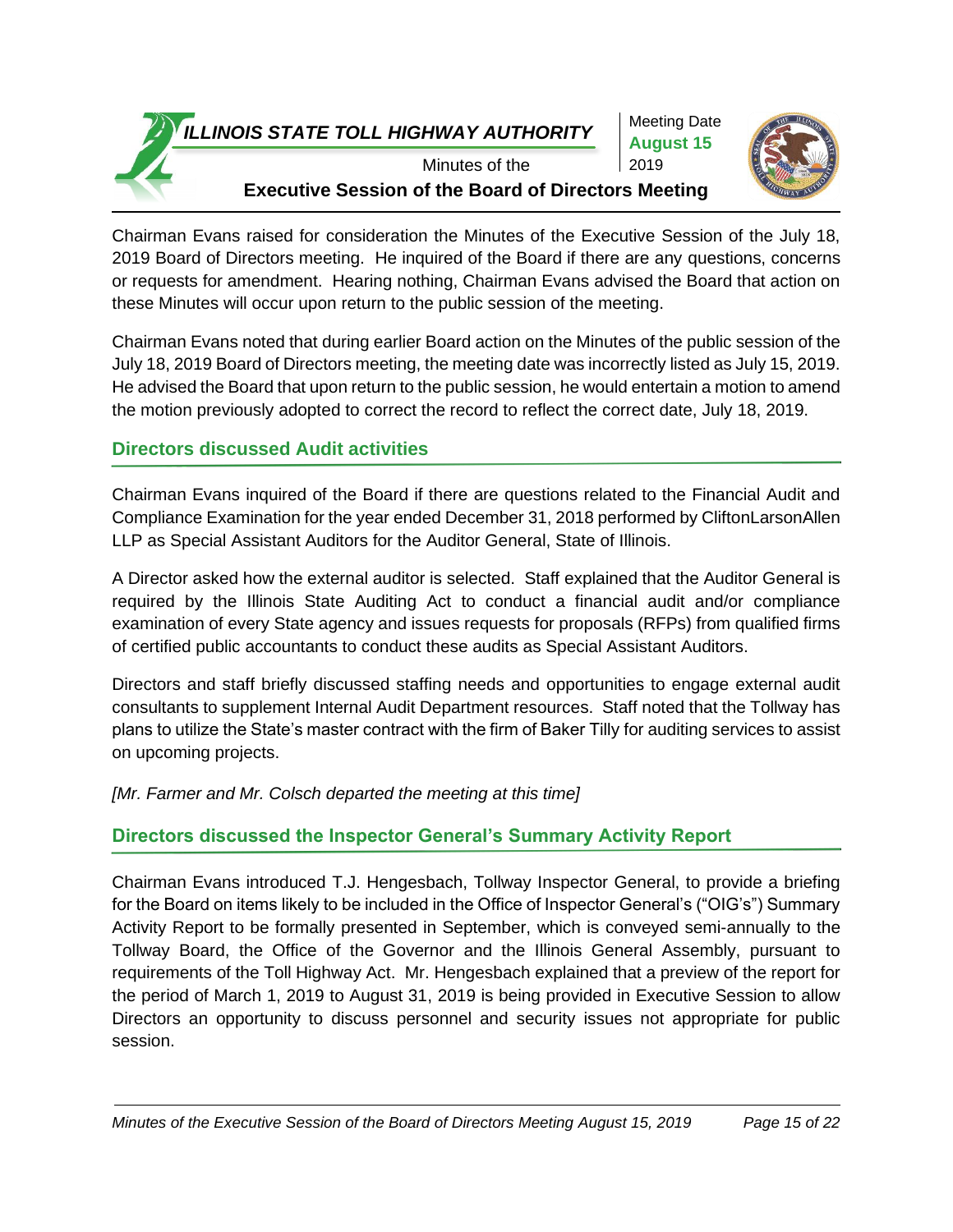Meeting Date **August 15** 2019



Minutes of the **Executive Session of the Board of Directors Meeting**

Mr. Hengesbach summarized a memo distributed to Board members detailing three OIG investigations that resulted in corrective or disciplinary personnel actions, ranging from employee discharge/termination to disciplinary action/management training. *[Discussions related to security and personnel matters are redacted.]* 

*[Mr. Hengesbach departed, and Mr. Zucchero and Mr. Kovacs entered the meeting at this time].*

# **Directors discussed pending or probable litigation**

**Final Settlement of Condemnation Litigation – Larsen Enterprise, L.P. (Legal Item 4):** *[Discussions related to litigation and litigation strategy are redacted.]* Staff noted that as a result, the parties entered into an agreed order setting preliminary just compensation ("PJC") at \$600,000.00. General Counsel reported that construction at the site is completed and in compliance with the agreed order, and the parties agreed to settle the litigation for \$600,000, *i.e.*, the amount of the Tollway's PJC payment. *[Discussions related to litigation and litigation strategy are redacted.]*

## **Directors discussed land acquisition activities**

*[Discussions related to land acquisition are redacted.]*

### **Re-Enter Public Session**

There being no further Executive Session business, Chairman Evans entertained a motion to reenter the public session of the regular Board Meeting. Director Davis made such a motion, seconded by Director Sweeney. The motion was PASSED unanimously.

The Executive Session concluded at approximately 11:32 a.m.

Minutes taken by:  $\frac{1}{s}$  Minutes taken by: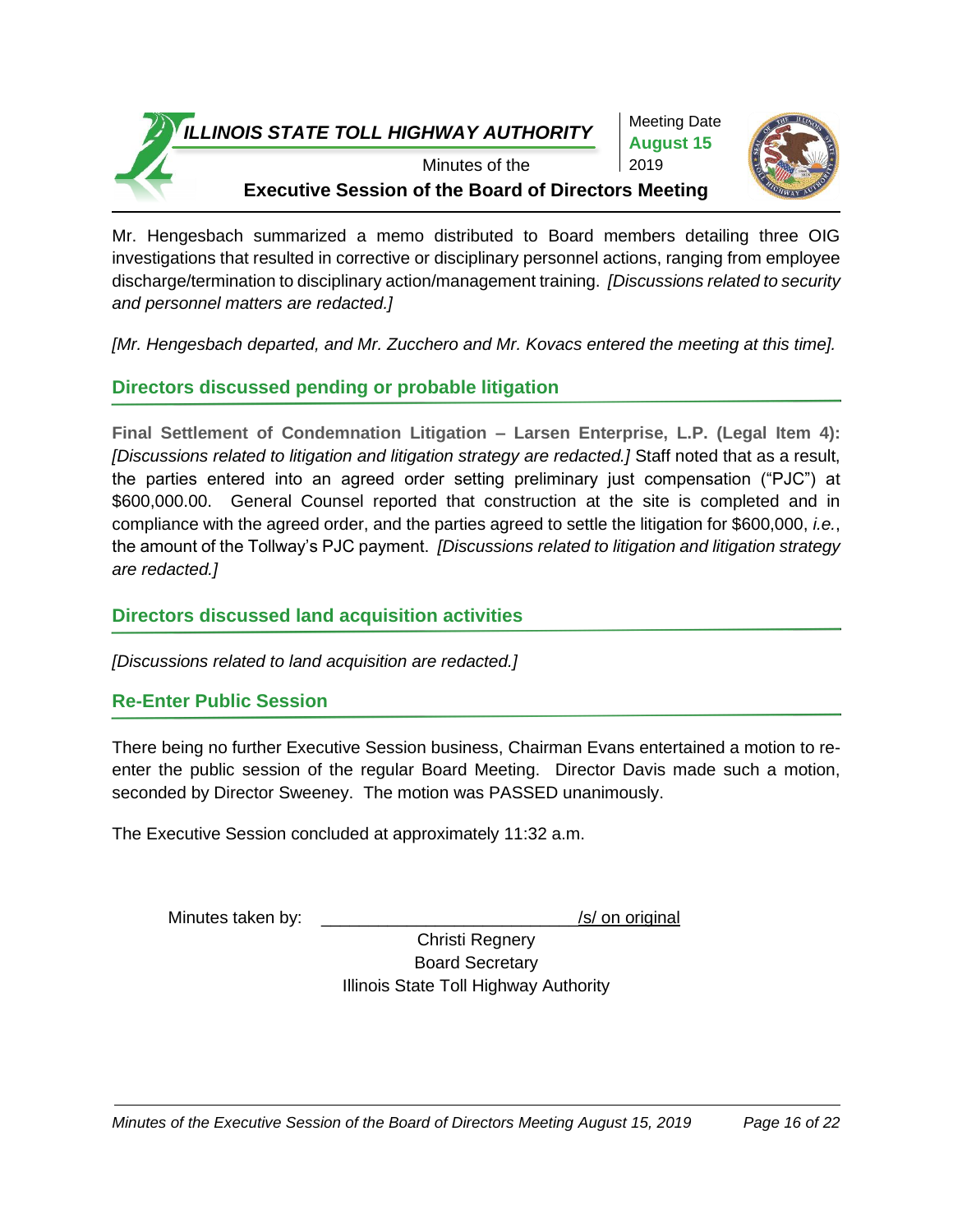

Meeting Date **September 19** 2019



## Minutes of the **Executive Session of the Board of Directors Meeting**

#### **CONFIDENTIAL**

This document contains confidential information of The Illinois State Toll Highway Authority ("Tollway"). Access to and use of this information is strictly limited and controlled by the Tollway. This document may not be copied, distributed or otherwise disclosed to unauthorized personnel, except under appropriate precautions to maintain its confidentiality, and may not be used in any way not expressly authorized by the Tollway.

## **Record of Closed Meeting | September 19, 2019**

Pursuant to exceptions provided in Sections 2(c)1, 2, 5, 11, and 21 of the Open Meetings Act (5 ILCS 120/2(c)1, 2, 5, 11, 21), on Thursday, September 19, 2019 at approximately 10:38 a.m., the Tollway Board of Directors met in Executive Session to discuss Tollway matters related to personnel, collective bargaining, the purchase or lease of real property, pending or probable litigation, and the minutes of closed meetings.

[*Bolded entries indicate issues which may require follow-up to present or report to the Board.*]

### **Executive Session Attendance**

| <b>Board Members Present:</b>   |
|---------------------------------|
| <b>Chairman Will Evans</b>      |
| <b>Director Jim Connolly</b>    |
| <b>Director Steve Davis</b>     |
| <b>Director Alice Gallagher</b> |
| Director Karen McConnaughay     |
| Director Scott Paddock          |

Staff Present for all or portions of the Meeting: José Alvarez (Executive Director) Kathleen R. Pasulka-Brown (General Counsel) Christi Regnery (Board Secretary) Paul Kovacs (Chief Engineering Officer) T.J. Hengesbach (Inspector General)

### Director Gary Perinar

Director Cesar Santoy

Director Jim Sweeney

# **Directors discussed the minutes of a closed session meeting**

Chairman Evans raised for consideration the Minutes of the Executive Session of the August 15, 2019 Board of Directors meeting. He inquired of the Board if there are any questions, concerns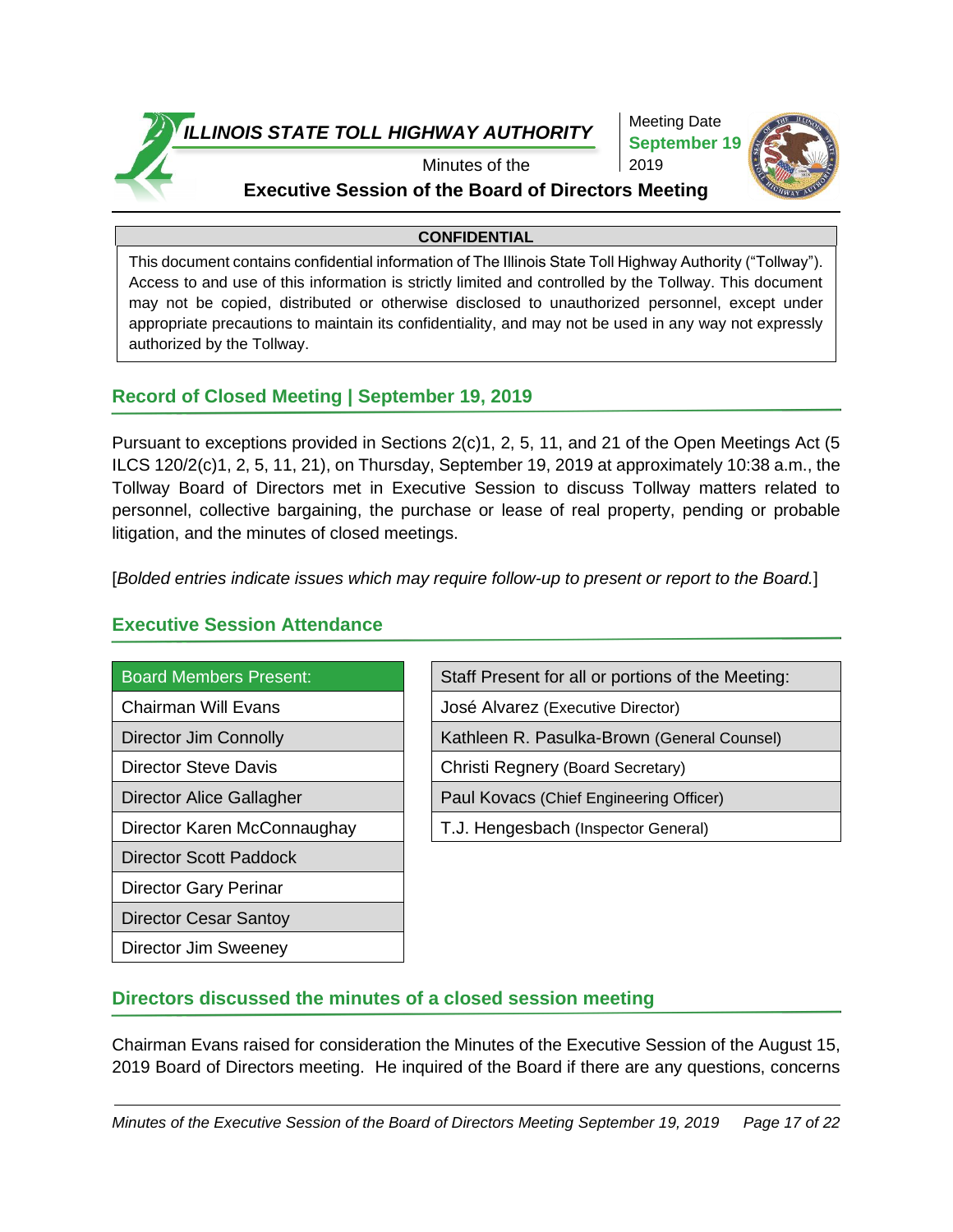

Meeting Date **September 19** 2019



Minutes of the **Executive Session of the Board of Directors Meeting**

or requests for amendment. Hearing nothing, Chairman Evans advised the Board that action on these Minutes will occur upon return to the public session of the meeting.

## **Directors discussed the Inspector General's Summary Activity Report**

Chairman Evans asked Directors if there were any questions for T.J. Hengesbach, Tollway Inspector General, with regard to the Office of Inspector General's ("OIG's") Summary Activity Report presented in open session. A Director inquired if follow up is conducted by the OIG to review management implementation of report recommendations. Mr. Hengesbach responded affirmatively, providing an overview of the Illinois Administrative Code process for OIG recommendations and management response.

*[Mr. Hengesbach departed, and Mr. Kovacs entered the meeting at this time].*

# **Directors discussed land acquisition activities**

*[Discussions related to land acquisition are redacted.]*

*[Mr. Kovacs departed the meeting at this time].*

**Directors discussed collective bargaining matters** 

**Metropolitan Alliance of Police, Local 336 (Legal Item 2):** General Counsel briefed the Board on a tentative collective bargaining agreement ("CBA") recently reached with MAP Local 336, comprised of approximately 7 employees, all Call Takers. She provided a summary of key terms of the agreement, including the four-year contract term (November 1, 2018 through October 31, 2022), wage increases of 3% in year one (retroactive to November 1, 2018), 2.75% in year two, 2.5% in year three and 2.5% in year four. She also noted that a "Lead Agency Coordinator" designation was created compensating employees with a \$1,000.00 annual stipend and that the agreement additionally provides for use of transponders by MAP members, which is consistent with the terms of the Teamster's CBA. She reported that MAP Local 336 ratified the CBA on August 16, 2019.

# **Re-Enter Public Session**

There being no further Executive Session business, Chairman Evans entertained a motion to reenter the public session of the regular Board Meeting. Director Davis made such a motion, seconded by Director Perinar. The motion was PASSED unanimously.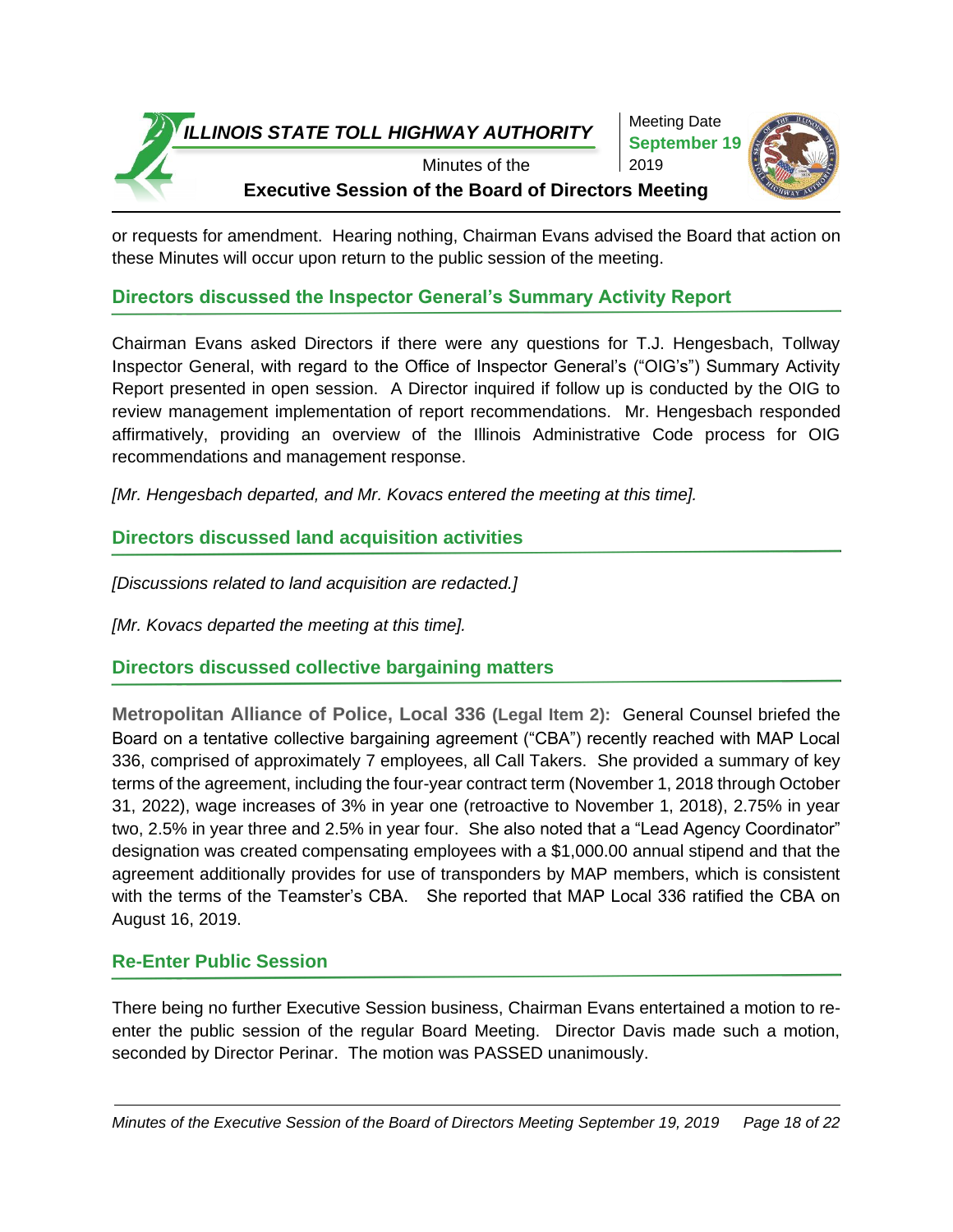

The Executive Session concluded at approximately 10:51 a.m.

Minutes taken by: \_\_\_\_\_\_\_\_\_\_\_\_\_\_\_\_\_\_\_\_\_\_\_\_\_\_\_\_\_\_\_\_\_/s/ on original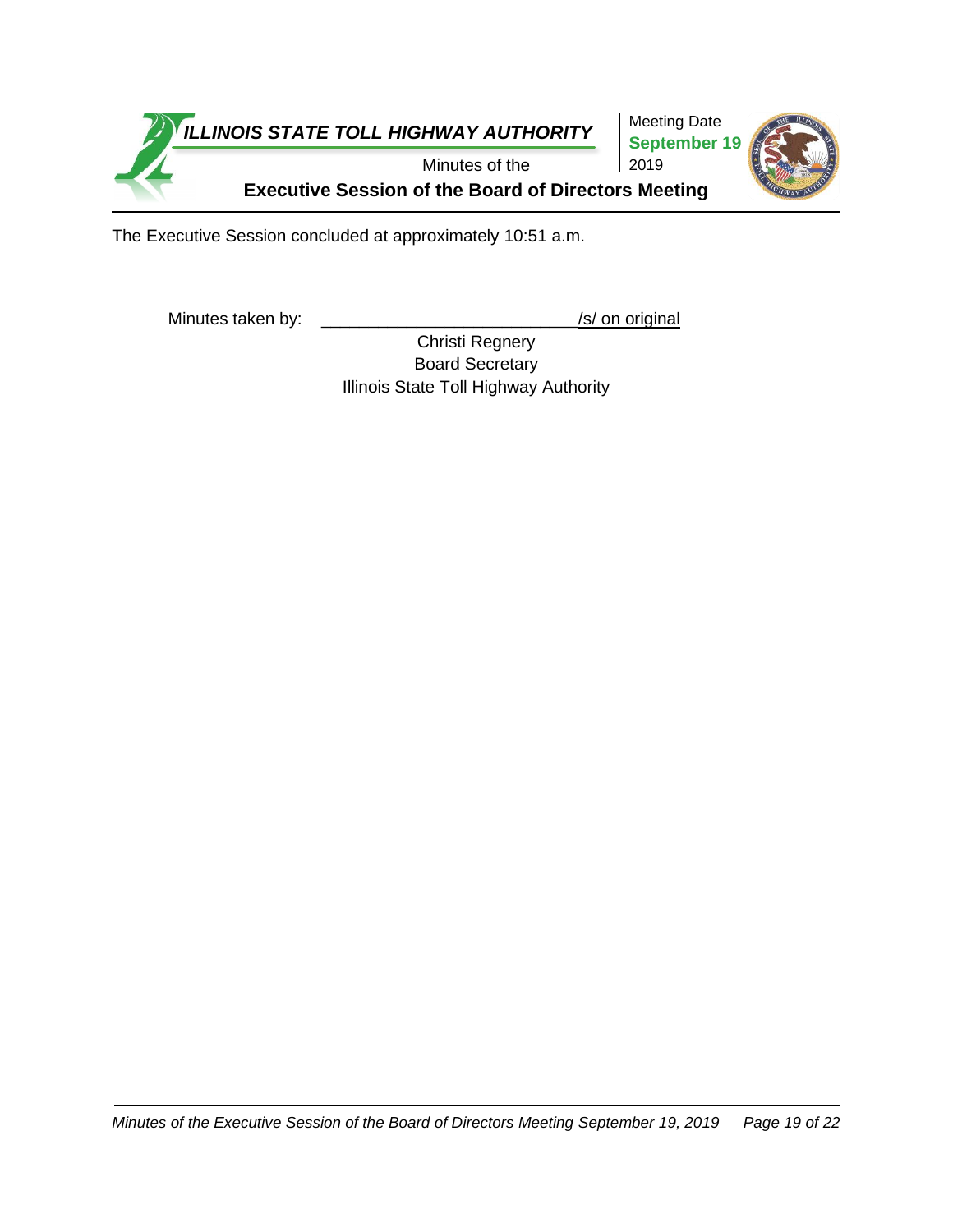

Meeting Date **October 17** 2019



## Minutes of the **Executive Session of the Board of Directors Meeting**

#### **CONFIDENTIAL**

This document contains confidential information of The Illinois State Toll Highway Authority ("Tollway"). Access to and use of this information is strictly limited and controlled by the Tollway. This document may not be copied, distributed or otherwise disclosed to unauthorized personnel, except under appropriate precautions to maintain its confidentiality, and may not be used in any way not expressly authorized by the Tollway.

## **Record of Closed Meeting | October 17, 2019**

Pursuant to exceptions provided in Sections 2(c)1, 5, 11, and 21 of the Open Meetings Act (5 ILCS 120/2(c)1, 5, 11, 21), on Thursday, October 17, 2019 at approximately 11:06 a.m., the Tollway Board of Directors met in Executive Session to discuss Tollway matters related to personnel, the purchase or lease of real property, pending or probable litigation and the minutes of closed meetings.

[*Bolded entries indicate issues which may require follow-up to present or report to the Board.*]

### **Executive Session Attendance**

| <b>Board Members Present:</b>   | Staff Present for all or portions o |
|---------------------------------|-------------------------------------|
| <b>Chairman Will Evans</b>      | José Alvarez (Executive Director)   |
| <b>Director Jim Connolly</b>    | Kathleen R. Pasulka-Brown (Ger      |
| <b>Director Steve Davis</b>     | Derek Messier (Chief Operating O    |
| <b>Director Alice Gallagher</b> | Christi Regnery (Board Secretary)   |
| <b>Director Scott Paddock</b>   | Brian Bottomley (outside consultar  |
|                                 |                                     |

Director Gary Perinar *(by phone)*

Director Jim Sweeney

| <b>Board Members Present:</b>   | Staff Present for all or portions of the Meeting: |
|---------------------------------|---------------------------------------------------|
| <b>Chairman Will Evans</b>      | José Alvarez (Executive Director)                 |
| <b>Director Jim Connolly</b>    | Kathleen R. Pasulka-Brown (General Counsel)       |
| <b>Director Steve Davis</b>     | Derek Messier (Chief Operating Officer)           |
| <b>Director Alice Gallagher</b> | Christi Regnery (Board Secretary)                 |
| <b>Director Scott Paddock</b>   | Brian Bottomley (outside consultant)              |
|                                 |                                                   |

# **Directors discussed the minutes of a closed session meeting**

Chairman Evans raised for consideration the Minutes of the Executive Session of the September 19, 2019 Board of Directors meeting. He inquired of the Board if there are any questions, concerns or requests for amendment. Hearing nothing, Chairman Evans advised the Board that action on these Minutes will occur upon return to the public session of the meeting.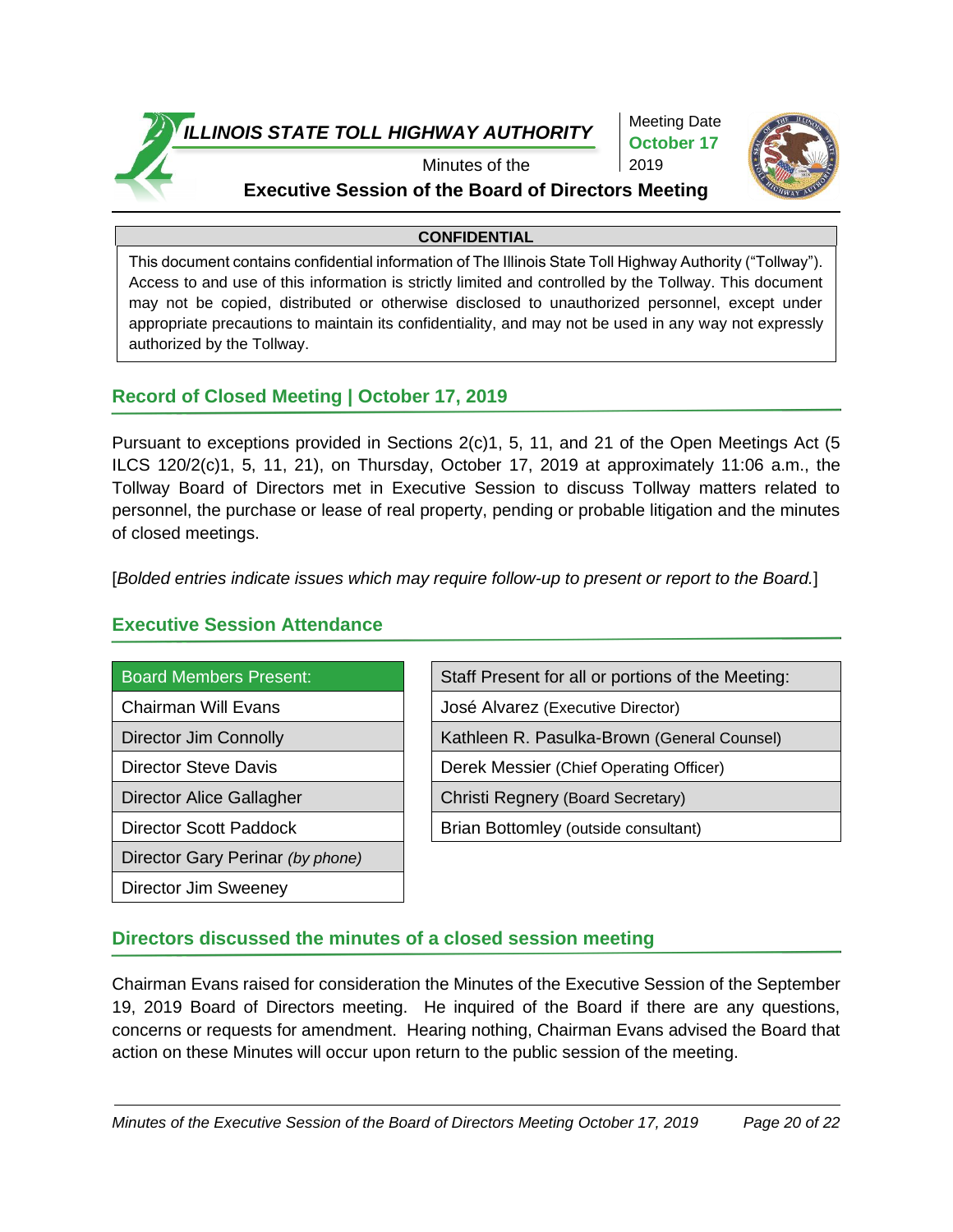

Meeting Date **October 17** 2019



**Executive Session of the Board of Directors Meeting**

**Directors discussed pending or probable litigation** 

*[Discussions related to litigation and litigation strategy are redacted.]*

*[Director Perinar concluded his participation by audio conference at this time.]*

*[Mr. Bottomley departed the meeting at this time]*

**Directors discussed workers' compensation settlements** 

**Worker's Compensation Settlement (Legal Item 1):** *[Discussions related to pending litigation and personnel matters are redacted.]*General Counsel reported that the parties agreed to settle all claims for \$112,500.00, based on a present cash value wage differential calculation. *[Discussions related to pending litigation and personnel matters are redacted.]* 

**Worker's Compensation Settlement (Legal Item 2)***[Discussions related to pending litigation and personnel matters are redacted.]* General Counsel reported that the parties have agreed to settle all claims for \$111,120.00, representing a 40% loss of the use of the person as a whole. *[Discussions related to pending litigation and personnel matters are redacted.]* 

A Director asked the upper age used in wage-loss calculations. General Counsel responded that the normal Social Security Retirement Age is used, which for this claimant is 67.

**Directors discussed land acquisition activities**

*[Discussions related to land acquisition are redacted.]*

**Directors discussed pending or probable litigation** 

**Condemnation Litigation – ISTHA v. Sun Family Limited Partnership (Legal Item 5):** General Counsel provided a summary of a condemnation action filed by the Tollway that seeks partial fee acquisition relative to Parcel NW-4C-12-002. She noted that these real estate interests are needed in conjunction with stormwater management along the Jane Addams Memorial Highway (I-90 West) corridor. She then discussed with the Board the differences in valuations asserted by the parties' respective appraisers. General Counsel explained that additional negotiations were undertaken prior to the quick hearing (with the participation of the judge), and as a result, the parties agreed to settle for the amount posted as preliminary just compensation ("PJC")—\$635,000.00. *[Discussions related to litigation and litigation strategy are redacted.]*